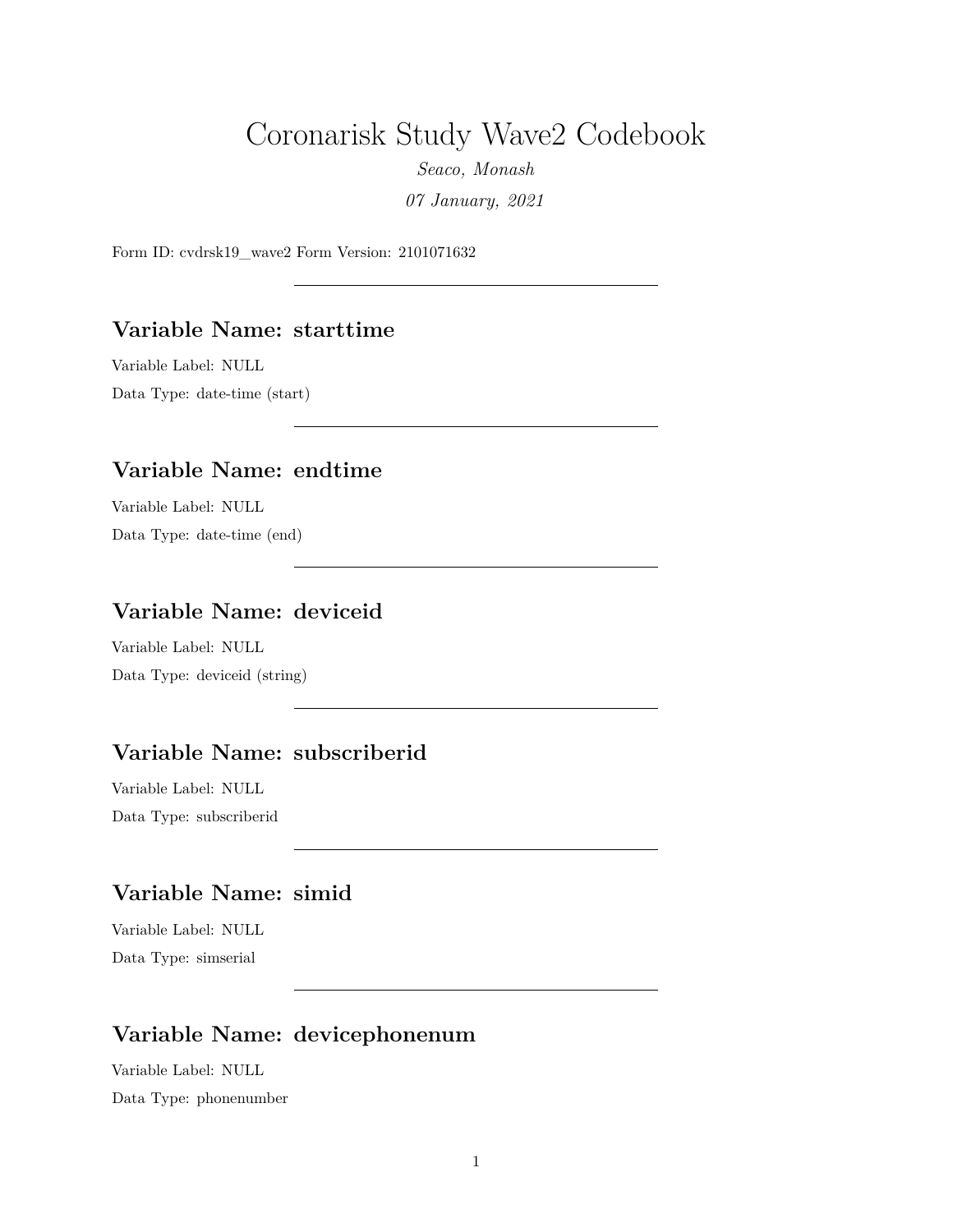#### **Variable Name: username**

Variable Label: NULL Data Type: username

# **Variable Name: duration**

Variable Label: NULL Data Type: unknown (calculate)

# **Variable Name: caseid**

Variable Label: NULL Data Type: caseid

# **Variable Name: dc\_namelist**

Variable Label: Please select your name: Data Type: factor (select one)

> Value Label dc\_password dc\_name

#### **Variable Name: dc\_nm**

Variable Label: DC's Name Data Type: unknown (calculate)

## **Variable Name: dc\_id**

Variable Label: Please key in your password: Data Type: string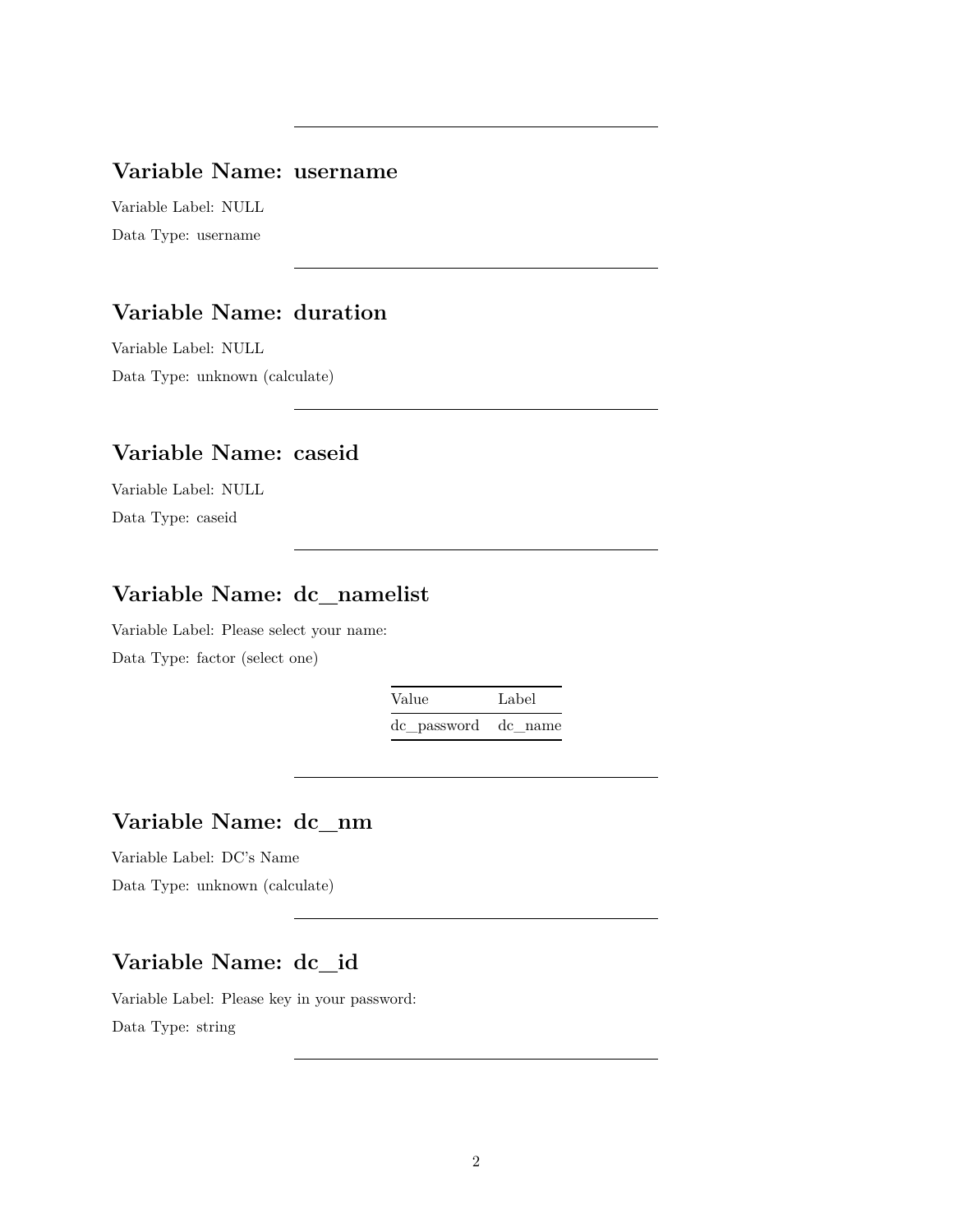#### **Variable Name: sensitive\_response**

Variable Label: NULL Data Type: calculate\_here

#### **Variable Name: resSearch**

Variable Label: Please enter part of search keyword Data Type: string

#### **Variable Name: resChoose**

Variable Label: Please select the respondent name Data Type: factor (select one)

> Value Label residentId respondentName

# **Variable Name: injectResidentId**

Variable Label: NULL Data Type: unknown (calculate)

# **Variable Name: injectResponseId**

Variable Label: NULL Data Type: unknown (calculate)

# **Variable Name: injectAge**

Variable Label: NULL Data Type: unknown (calculate)

#### **Variable Name: injectAddress**

Variable Label: NULL Data Type: unknown (calculate)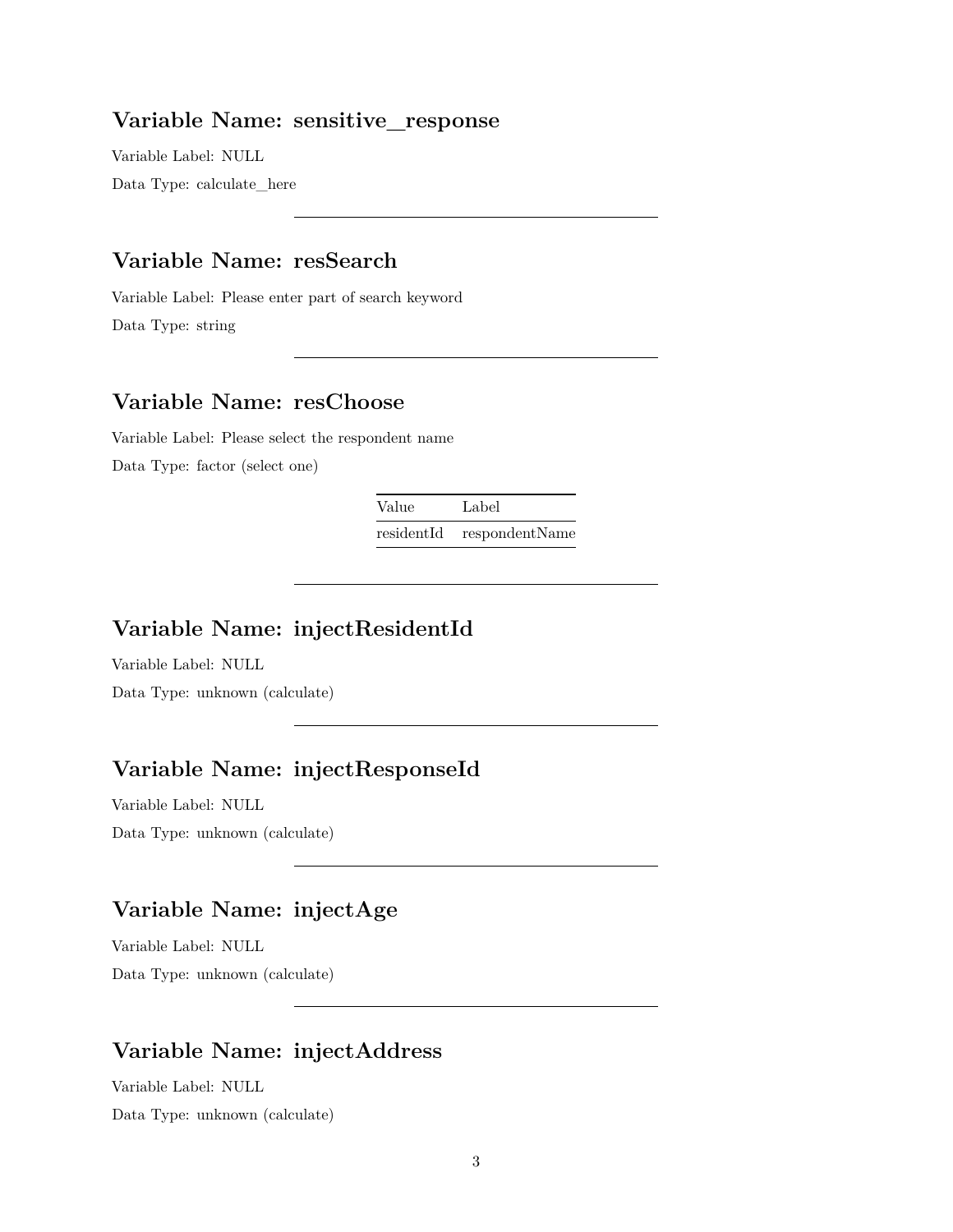# **Variable Name: injectGen**

Variable Label: NULL Data Type: unknown (calculate)

### **Variable Name: injectRel**

Variable Label: NULL Data Type: unknown (calculate)

### **Variable Name: injectCitz**

Variable Label: NULL Data Type: unknown (calculate)

# **Variable Name: injectNmCity**

Variable Label: NULL Data Type: unknown (calculate)

# **Variable Name: injectNmCtry**

Variable Label: NULL Data Type: unknown (calculate)

# **Variable Name: injectEdu**

Variable Label: NULL Data Type: unknown (calculate)

# **Variable Name: injectOccu**

Variable Label: NULL Data Type: unknown (calculate)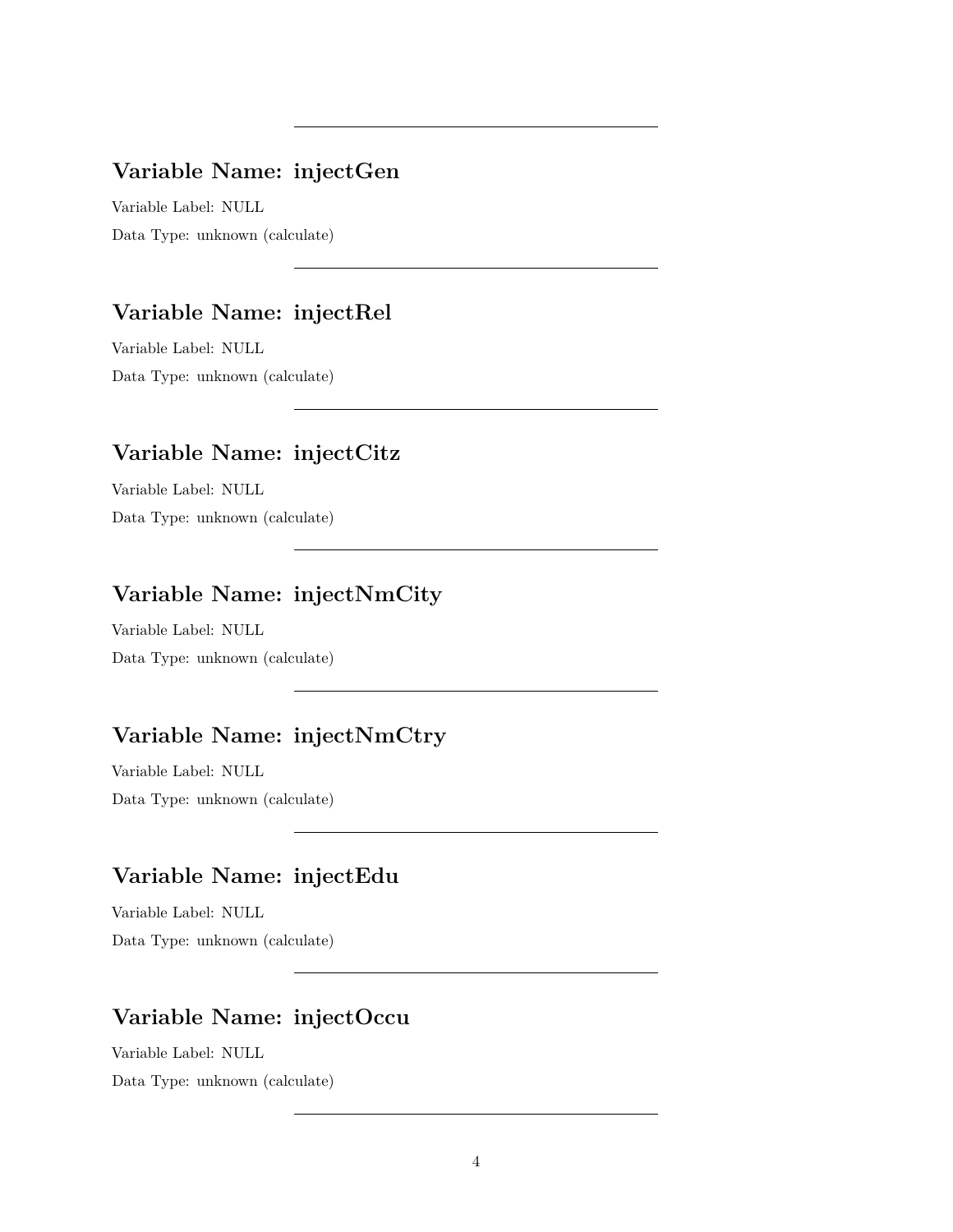#### **Variable Name: injectBedrooms**

Variable Label: NULL Data Type: unknown (calculate)

# **Variable Name: injectPhone**

Variable Label: NULL Data Type: unknown (calculate)

#### **Variable Name: injectEmail**

Variable Label: NULL Data Type: unknown (calculate)

### **Variable Name: injectResNm**

Variable Label: NULL Data Type: unknown (calculate)

# **Variable Name: agreeName**

Variable Label: NULL Data Type: unknown (calculate)

#### **Variable Name: q0aaddress**

Variable Label: Respondent's Address Data Type: string

# **Variable Name: q0Status**

Variable Label: Respondent's Status Data Type: factor (select one)

Value Label

1 Agree 2 Reject

5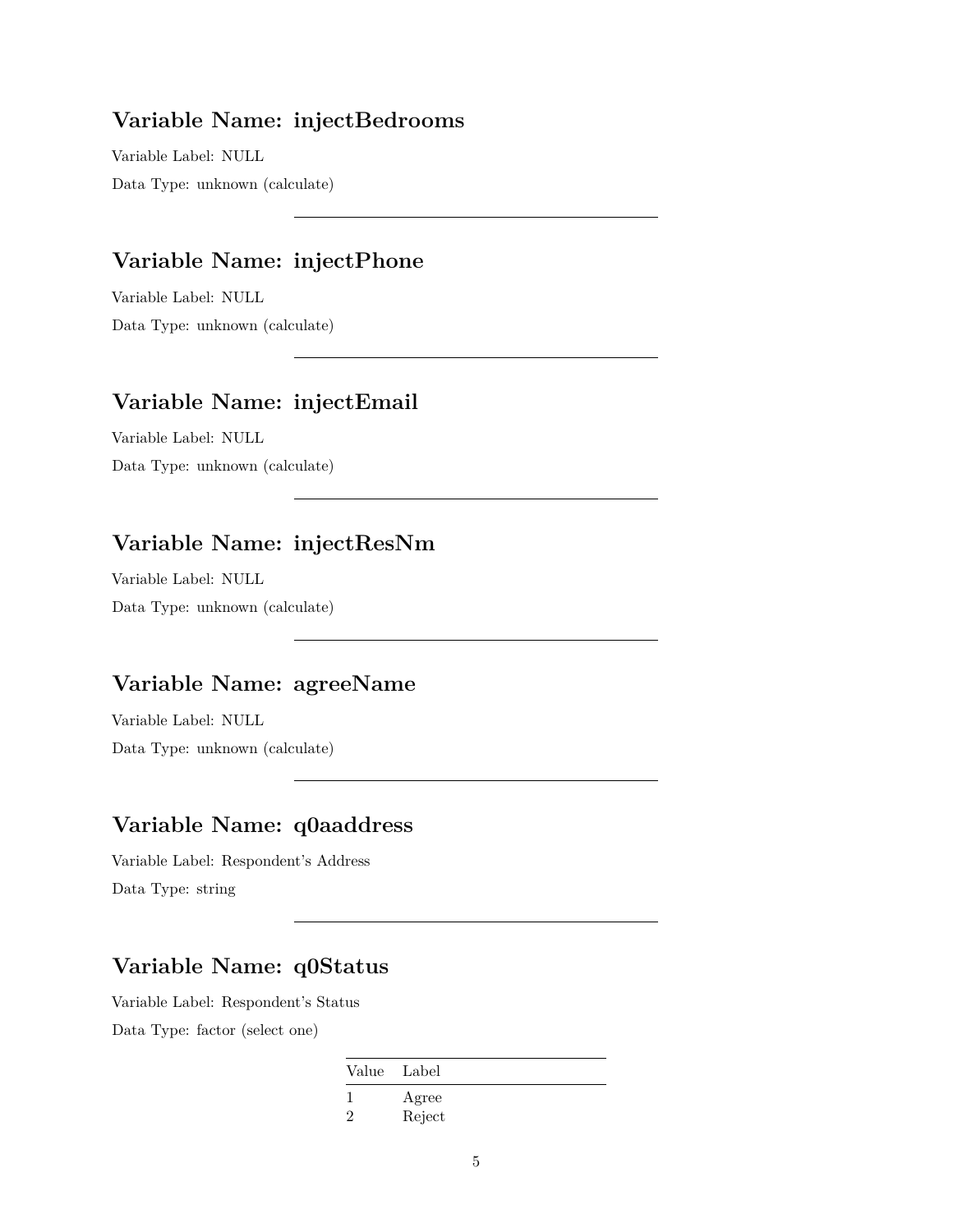|   | Value Label                 |
|---|-----------------------------|
| 3 | Empty/Moved                 |
|   | Not at Home (Uncontactable) |
| 5 | Dead                        |
| 6 | Language barrier            |

### **Variable Name: consent1**

Variable Label: Q0b By clicking on "Continue", I consent to the following:

- 1) Recording, storage, and publication of data collected during this study and my answers to the various questionnaires, following the conditions mentioned in the explanatory statement. I understand that my answers to these questionnaires will remain confidential and anonymous.
- 2) I understand that my participation is voluntary and that I can stop/cancel my participation at any time, without the need to provide any justification.
- 3) I have the opportunity to ask questions and discuss the study through the information contact mentioned in the information sheet.

Data Type: factor (select multiple)

| Value Label |          |
|-------------|----------|
|             | Continue |

### **Variable Name: qAge**

Variable Label: Age Data Type: integer

### **Variable Name: qGen**

Variable Label: Gender Data Type: factor (select one)

| Value | Label  |
|-------|--------|
|       | Male   |
| ソ     | Female |

# **Variable Name: qRel**

Variable Label: Religion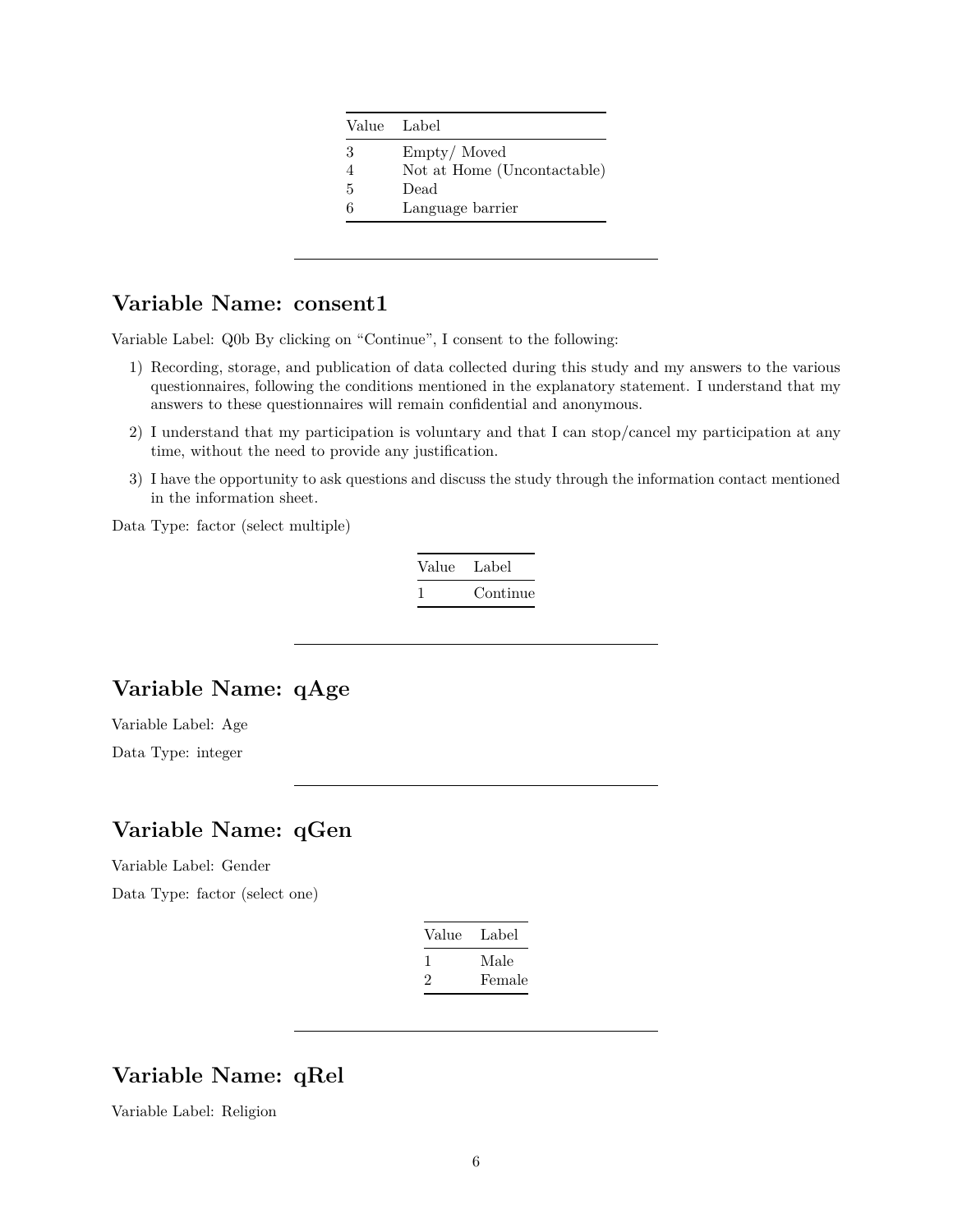Data Type: factor (select one)

| Value          | Label                  |
|----------------|------------------------|
| 1              | Islam                  |
| $\overline{2}$ | <b>Buddhism</b>        |
| 3              | Christianity           |
| 4              | Hinduism               |
| 5              | Sikhism                |
| 6              | $A$ theism/Agnosticism |
|                | Others                 |

### **Variable Name: qEth**

Variable Label: Ethnicity

Data Type: factor (select one)

| $-9$<br>-8<br>Don't Know<br>1<br>Malay<br>$\mathfrak{D}$<br>Indian<br>3<br>Chinese<br>$\overline{4}$<br>Bumiputera<br>5<br>Other<br>Orang Asli<br>8 | Value | Label             |
|-----------------------------------------------------------------------------------------------------------------------------------------------------|-------|-------------------|
|                                                                                                                                                     |       | Refused to answer |
|                                                                                                                                                     |       |                   |
|                                                                                                                                                     |       |                   |
|                                                                                                                                                     |       |                   |
|                                                                                                                                                     |       |                   |
|                                                                                                                                                     |       |                   |
|                                                                                                                                                     |       |                   |
|                                                                                                                                                     |       |                   |

### **Variable Name: q1Pih**

Variable Label: Q1 How many people currently live in your household (including yourself)? (Note: The definition of household refers to people who live under one roof that contributes and/or shares the same source(s) of income.)

Data Type: integer

#### **Variable Name: q2Edu**

Variable Label: Q2 What is your highest level of formal education completed?

|                             | Value Label           |
|-----------------------------|-----------------------|
| 0                           | Never attended school |
|                             | Primary School        |
| $\mathcal{D}_{\mathcal{L}}$ | Secondary School      |
| 3                           | Diploma               |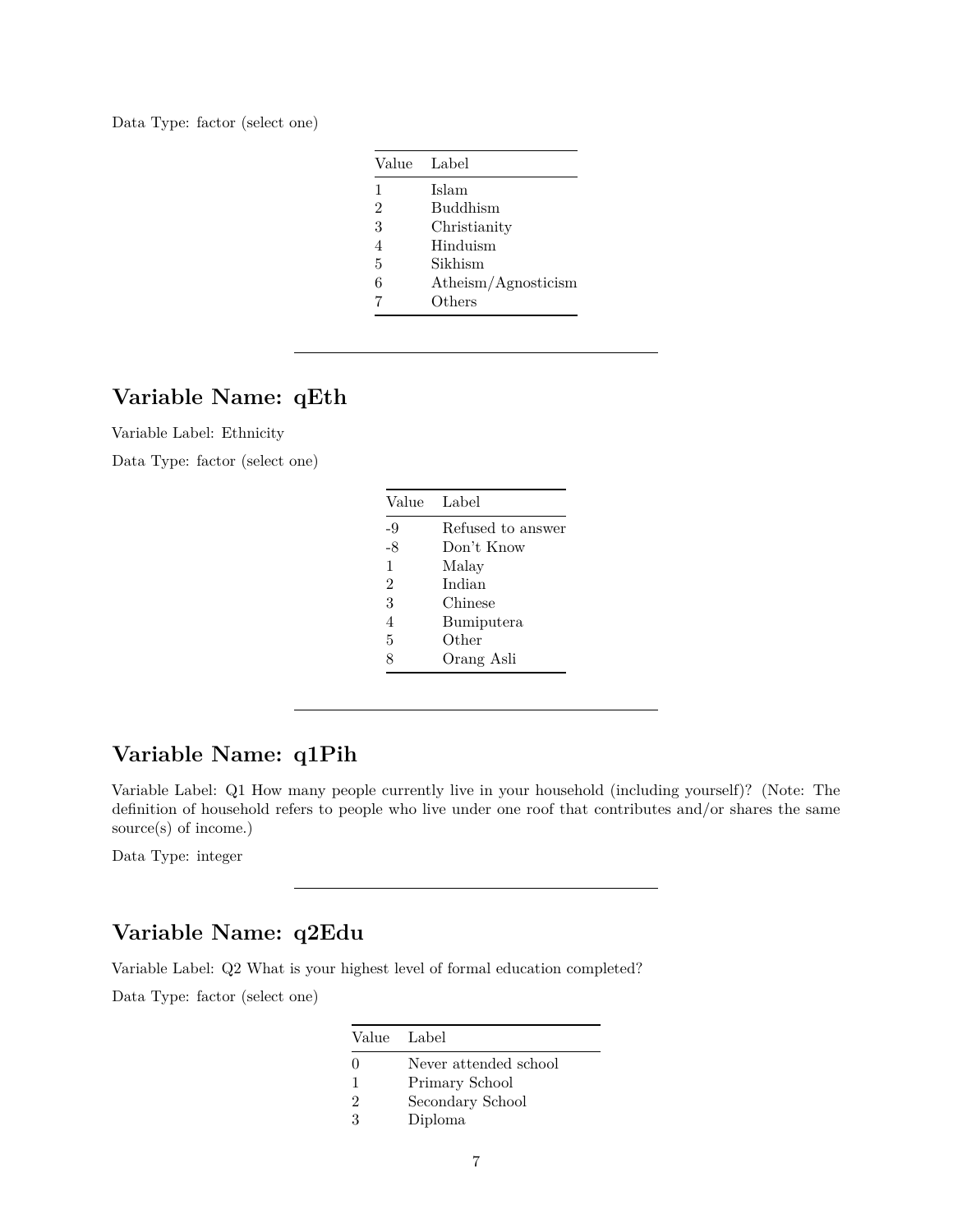|   | Value Label                |
|---|----------------------------|
| 4 | Pre-University             |
| 5 | Bachelor's Degree          |
| 6 | Master's Degree            |
|   | Doctor of Philosophy (PhD) |
|   |                            |

# **Variable Name: q4Occu**

Variable Label: Q4 Occupation

Data Type: string

## **Variable Name: q5Wfh**

Variable Label: Q5 Are you currently working from home?

Data Type: factor (select one)

| Value    | - Label        |
|----------|----------------|
| -7       | Not applicable |
| $\Omega$ | Nο             |
| -1       | Yes            |

# **Variable Name: qaRelO**

Variable Label: Please state other religion

Data Type: string

#### **Variable Name: q7Ladder**

Variable Label: Q7 Think of this ladder as representing where people stand in YOUR COUNTRY. At the TOP of the ladder are the people who are the best off - those who have the most money, the highest education, and the most respected jobs. At the BOTTOM are the people who are worst off - those who have the least money, lowest education, and the least respected jobs, or unemployed. The higher you are up on this ladder, the closer you are to the people at the very top; the lower you are, the closer you are to people at the very bottom. Where would you place yourself on this ladder? Please choose the rung according to where you think you stand in your life relative to other people in your country.

| Value Label   |               |
|---------------|---------------|
|               | 1 Bottom Rung |
| $\mathcal{D}$ |               |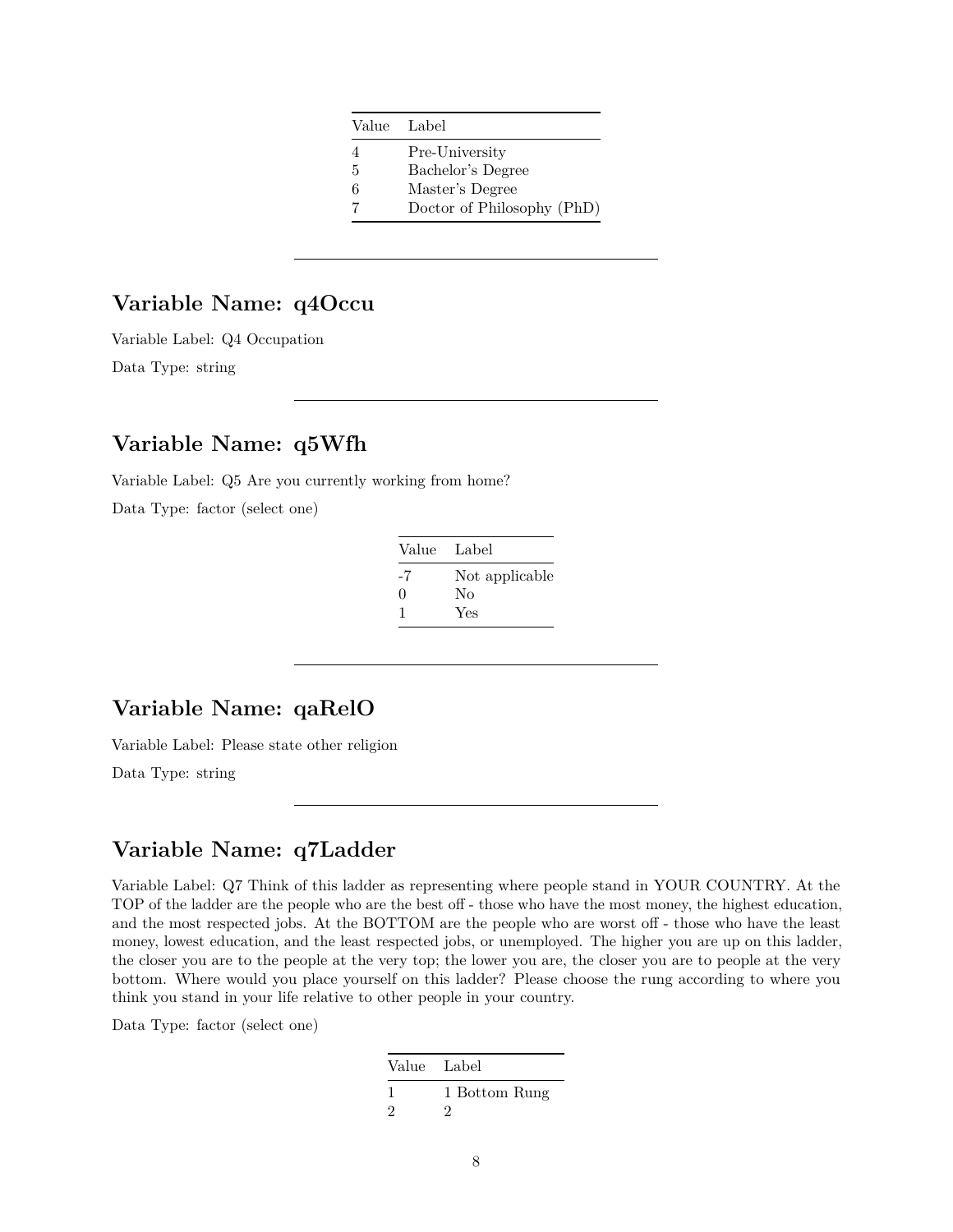| Value          | Label           |
|----------------|-----------------|
| $\sqrt{3}$     | 3               |
| $\overline{4}$ | 4               |
| $\overline{5}$ | 5               |
| 6              | 6               |
| 7              | 7               |
| 8              | 8               |
| 9              | 9               |
| 10             | 10 Topmost Rung |

# **Variable Name: q8WrdFill**

Variable Label: Q8

How worried are you that you could fall ill because of COVID-19?

Data Type: factor (select one)

|                | Value Label          |
|----------------|----------------------|
| $\mathbf{1}$   | 1 Not worried at all |
| $\overline{2}$ | $\overline{2}$       |
| 3              | 3                    |
| $\overline{4}$ | 4                    |
| $\overline{5}$ | 5                    |
| 6              | 6                    |
| 7              | 7                    |
| 8              | 8                    |
| 9              | 9 Extremely worried  |

# **Variable Name: q9WrdRFill**

Variable Label: Q9 How worried are you that your relatives or friends could fall ill because of COVID-19? Data Type: factor (select one)

|                | Value Label          |
|----------------|----------------------|
| 1              | 1 Not worried at all |
| $\overline{2}$ | $\overline{2}$       |
| 3              | 3                    |
| $\overline{4}$ | 4                    |
| 5              | 5                    |
| 6              | 6                    |
| 7              | 7                    |
| 8              | 8                    |
| 9              | 9 Extremely worried  |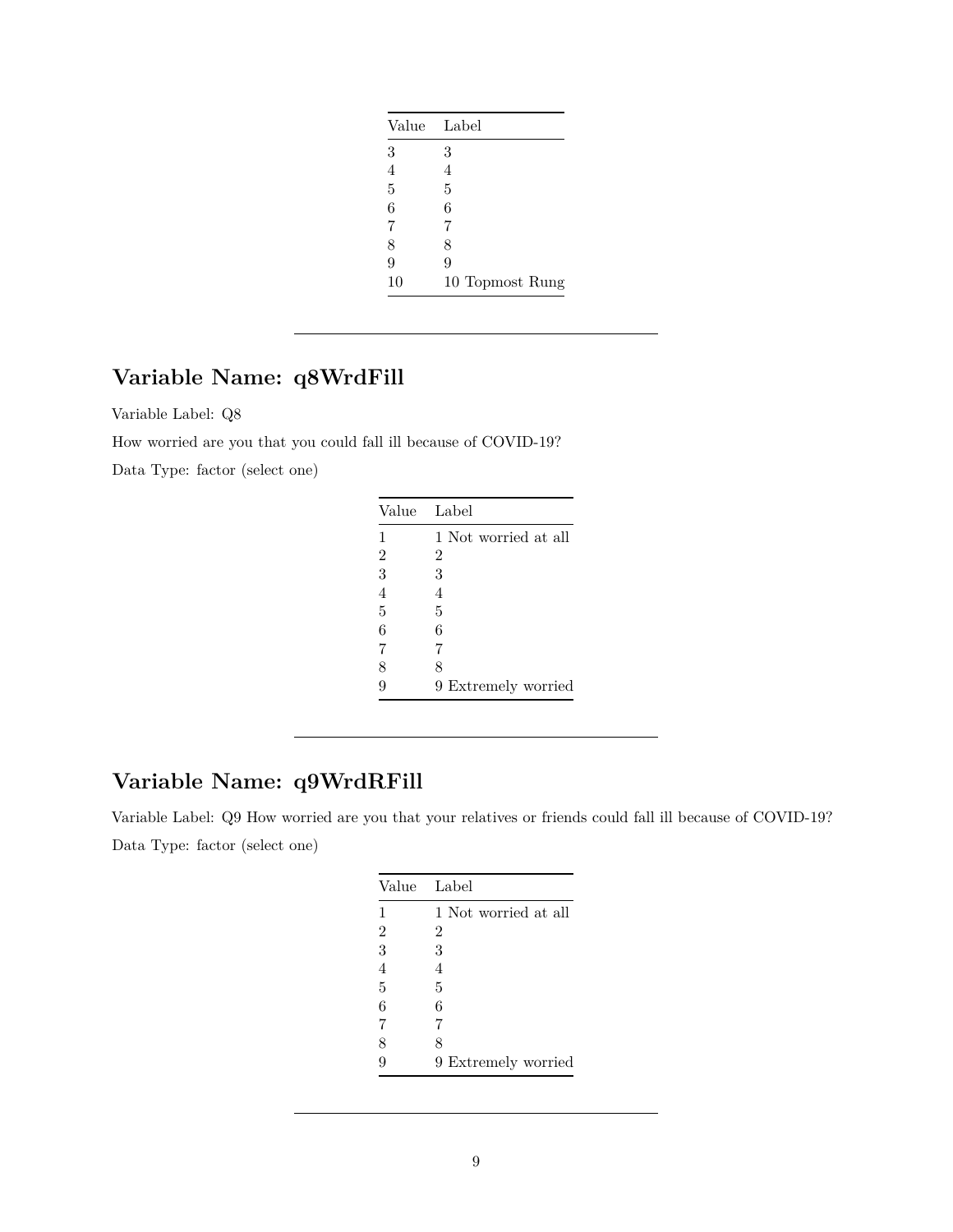# **Variable Name: q10CCvd**

Variable Label: Q10 What are your chances of catching COVID-19? (%)

Data Type: integer

# **Variable Name: q11TestCvd**

Variable Label: Q11 Have you been tested positive for COVID-19? Data Type: factor (select one)

| Value        | Label |
|--------------|-------|
| $\mathbf{I}$ | Yes   |
| ۰,           | Nο    |

# **Variable Name: q12RTestCvd**

Variable Label: Q12 Has any of your family members or close friends been tested positive for COVID-19? Data Type: factor (select one)

| Value | Label |
|-------|-------|
|       | Yes   |
| ۰,    | Nο    |

#### **Variable Name: q13RGlblSo**

Variable Label: Q13 In your opinion, the reaction of the global society to the COVID-19 viral pandemic was? Data Type: factor (select one)

| Value          | Label        |
|----------------|--------------|
| 1              | 1 Too weak   |
| $\overline{2}$ | 2            |
| 3              | 3            |
| $\overline{4}$ | 4            |
| 5              | 5            |
| 6              | 6            |
| 7              | 7            |
| 8              | 8            |
| 9              | 9 Too strong |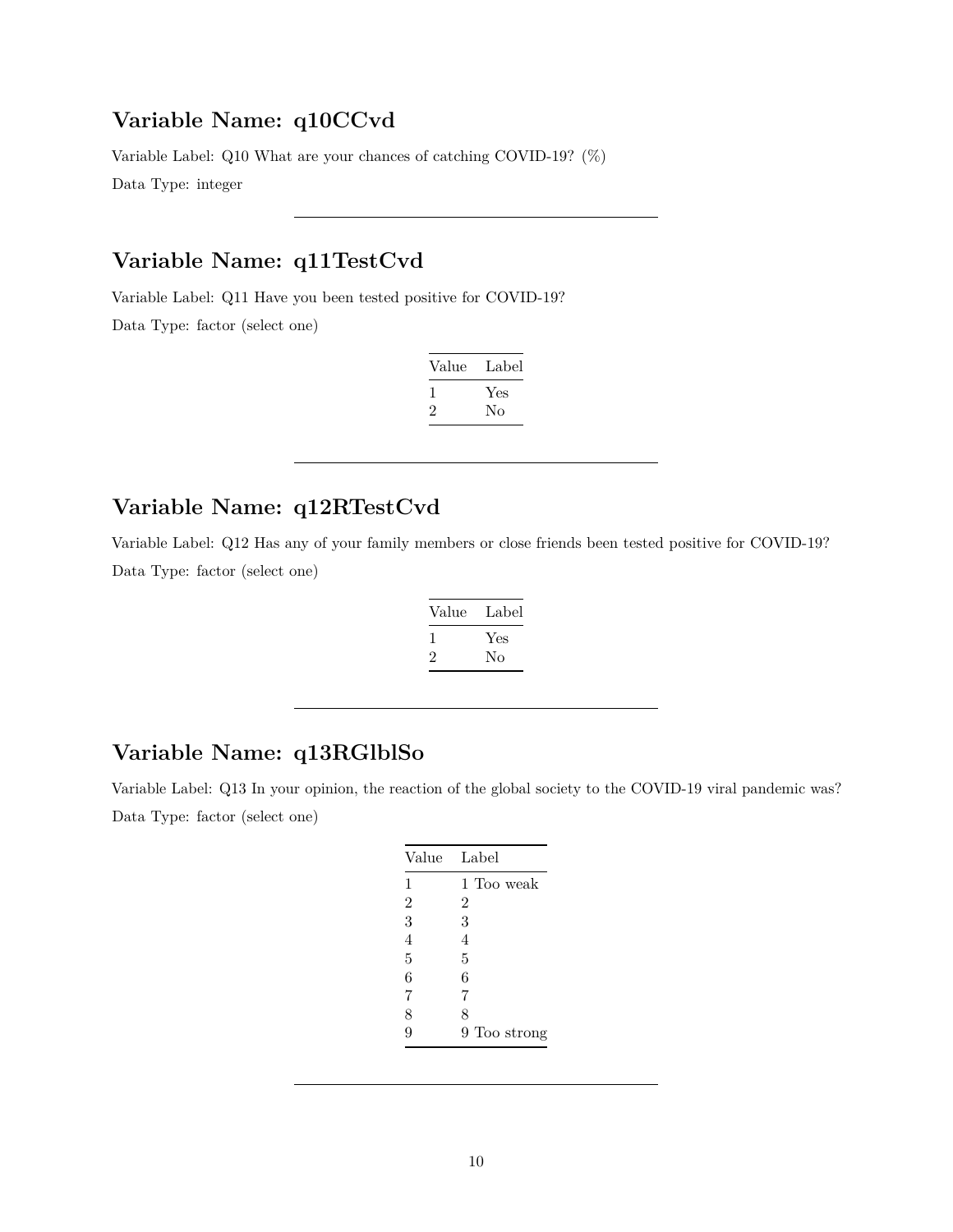### **Variable Name: q14DgrCvd**

Variable Label: Q14 In your opinion, the dangers of the COVID-19 virus to people's health have been? Data Type: factor (select one)

| Value | Label                           |
|-------|---------------------------------|
|       | 1 Underestimated by most people |
| 2     | 2                               |
| 3     | 3                               |
| 4     |                                 |
| 5     | 5                               |
| 6     | 6                               |
| 7     |                                 |
| 8     | 8                               |
|       | 9 Overestimated by most people  |

# **Variable Name: q15OGovHdl**

Variable Label: Q15 In your opinion, how has your national government handled the COVID-19 crisis? Data Type: factor (select one)

| Value          | Label            |  |
|----------------|------------------|--|
| 1              | 1 Extremely poor |  |
| $\overline{2}$ | 2                |  |
| 3              | 3                |  |
| $\overline{4}$ | 4                |  |
| 5              | 5                |  |
| 6              | 6                |  |
| 7              | 7                |  |
| 8              | 8                |  |
| 9              | 9 Extremely well |  |

# **Variable Name: q16L7D**

Variable Label: Q16 In the last 7 days, how often have you washed your hands, compared to before the COVID-19 crisis?

| Value          | Label           |
|----------------|-----------------|
| 1              | Far less        |
| $\overline{2}$ | Less            |
| 3              | Moderately less |
| 4              | Slightly less   |
| 5              | Same            |
| 6              | Slightly more   |
|                |                 |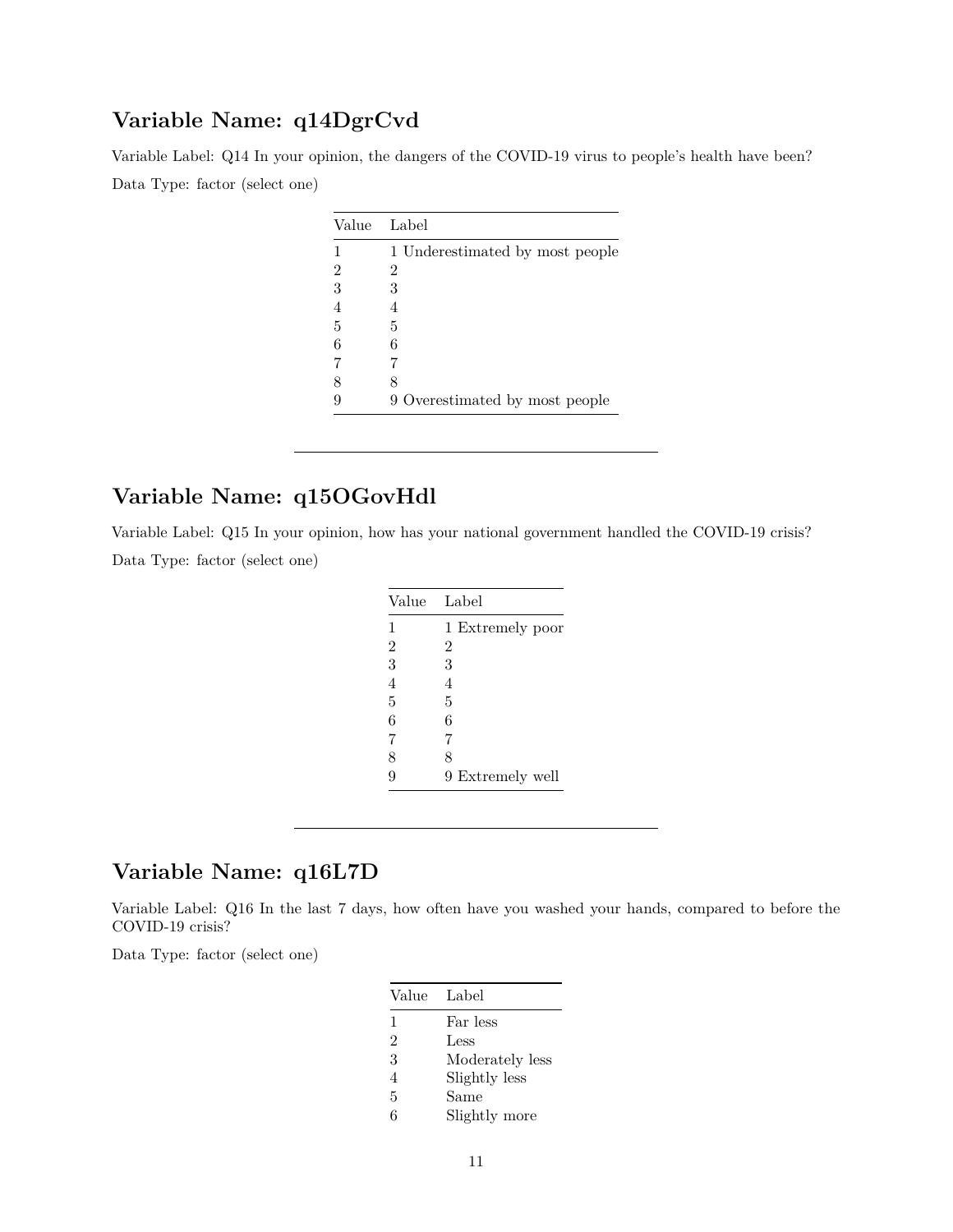|   | Value Label     |
|---|-----------------|
|   | Moderately more |
| 8 | More            |
| 9 | Far more        |

# **Variable Name: q16bWhnd**

Variable Label: Q16b How often do you intend to wash your hands in the next 7 days, compared to before the COVID-19 crisis?

Data Type: factor (select one)

| Value          | Label           |
|----------------|-----------------|
| 1              | Far less        |
| $\overline{2}$ | Less            |
| 3              | Moderately less |
| 4              | Slightly less   |
| 5              | Same            |
| 6              | Slightly more   |
| 7              | Moderately more |
| 8              | More            |
| g              | Far more        |

# **Variable Name: q16cWhnd**

Variable Label: Q16c Do you think washing your hands frequently will help you avoid COVID-19? Data Type: factor (select one)

|                | Value Label           |
|----------------|-----------------------|
| 1              | 1 Completely Disagree |
| $\overline{2}$ | 2                     |
| 3              | 3                     |
| $\overline{4}$ |                       |
| 5              | 5                     |
| 6              | 6                     |
| 7              |                       |
| 8              | 8                     |
| 9              | 9 Fully Agree         |

# **Variable Name: q16dWhnd**

Variable Label: Q16d Are you confident that you can always find a way to wash your hands adequately whenever the need arises?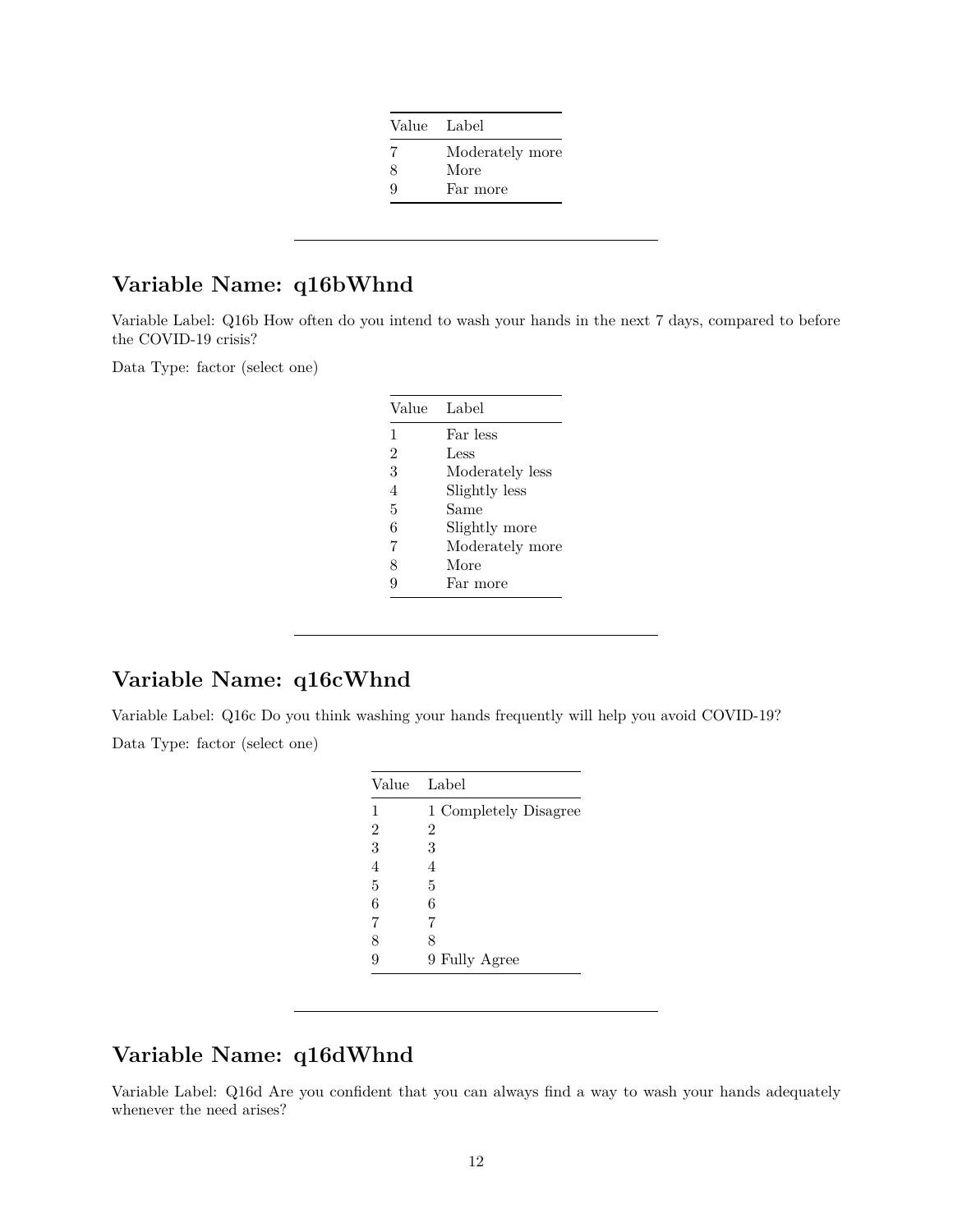|  |  |  | Data Type: factor (select one) |  |  |  |
|--|--|--|--------------------------------|--|--|--|
|--|--|--|--------------------------------|--|--|--|

| Value          | - Label               |
|----------------|-----------------------|
| 1              | 1 Completely Disagree |
| $\overline{2}$ | $\overline{2}$        |
| 3              | 3                     |
| $\overline{4}$ | 4                     |
| 5              | 5                     |
| 6              | 6                     |
| 7              | 7                     |
| 8              | 8                     |
| 9              | 9 Fully Agree         |

# **Variable Name: q16eWhnd**

Variable Label: Q16e Do most of your peers/friends/family/colleagues wash their hands frequently to avoid COVID-19?

Data Type: factor (select one)

| Value | Label                 |
|-------|-----------------------|
| 1     | 1 Completely Disagree |
| 2     | 2                     |
| 3     | 3                     |
| 4     | 4                     |
| 5     | 5                     |
| 6     | 6                     |
| 7     | 7                     |
| 8     | 8                     |
|       | 9 Fully Agree         |

# **Variable Name: q17Wmask**

Variable Label: Q17 In the last 7 days, how often have you worn a mask when you leave your home? Data Type: factor (select one)

| Value          | Label        |
|----------------|--------------|
| 1              | 1 Never      |
| $\overline{2}$ | 2            |
| 3              | 3            |
| 4              | 4            |
| 5              | 5            |
| $\overline{6}$ | 6            |
| 7              | 7            |
| 8              | 8            |
| 9              | 9 Very often |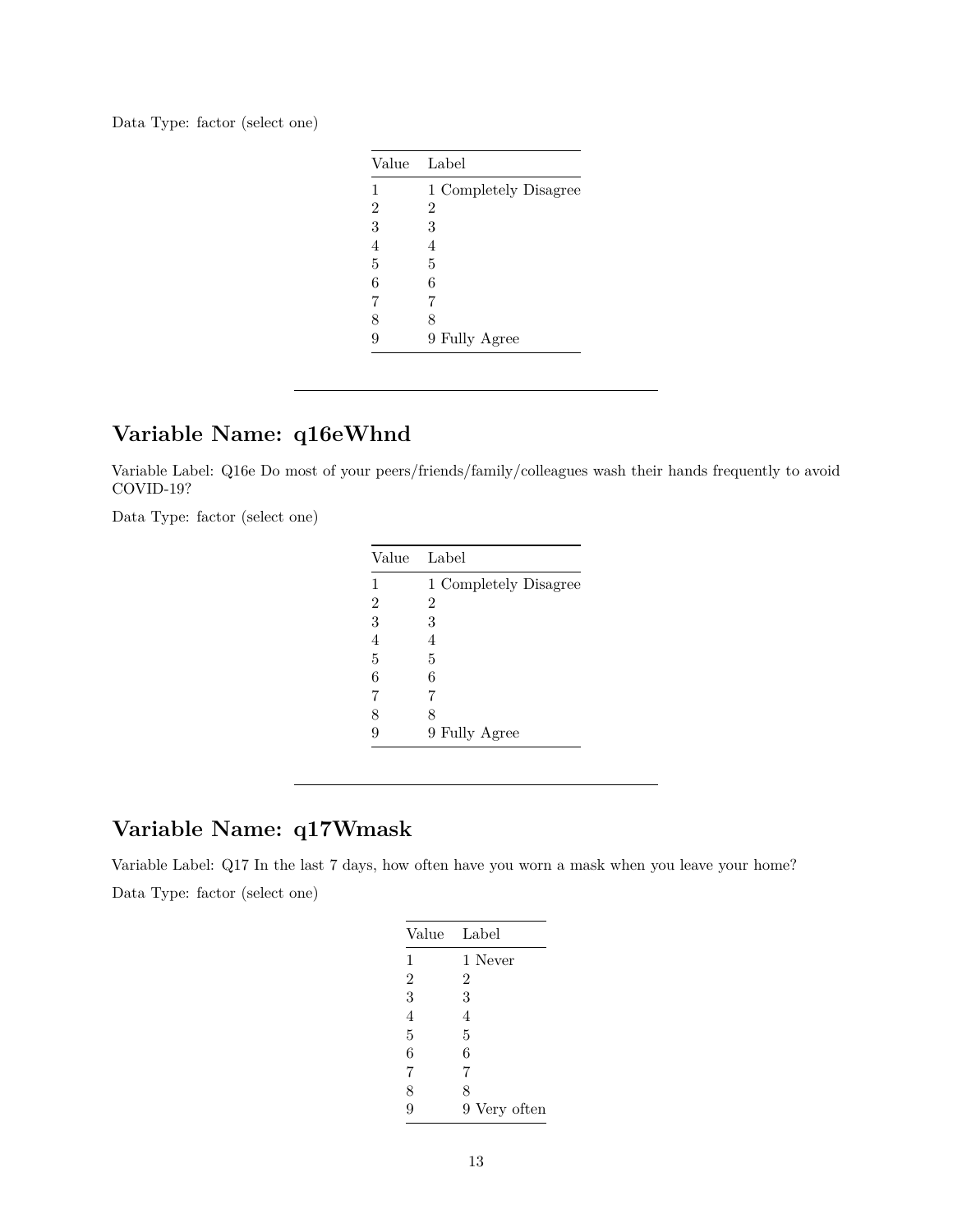### **Variable Name: q17bWmask**

Variable Label: Q17b Do you think wearing a mask when leaving home will help you avoid COVID-19? Data Type: factor (select one)

| Value          | - Label               |
|----------------|-----------------------|
| 1              | 1 Completely Disagree |
| $\overline{2}$ | 2                     |
| 3              | 3                     |
| 4              | 4                     |
| 5              | 5                     |
| 6              | 6                     |
| 7              | 7                     |
| 8              | 8                     |
| 9              | 9 Fully Agree         |

# **Variable Name: q17cWmask**

Variable Label: Q17c How often do you intend to wear a mask when you leave your home in the next 7 days? Data Type: factor (select one)

| Value          | Label          |
|----------------|----------------|
| 1              | 1 Never        |
| $\overline{2}$ | $\overline{2}$ |
| 3              | 3              |
| $\overline{4}$ | 4              |
| 5              | 5              |
| 6              | 6              |
| 7              | 7              |
| 8              | 8              |
| 9              | 9 Very often   |

# **Variable Name: q17dWmask**

Variable Label: Q17d Are you confident that you can always obtain a mask whenever you need to leave your home?

| Value Label   |                       |
|---------------|-----------------------|
|               | 1 Completely Disagree |
| $\mathcal{D}$ | 9                     |
| $\mathcal{R}$ | ર                     |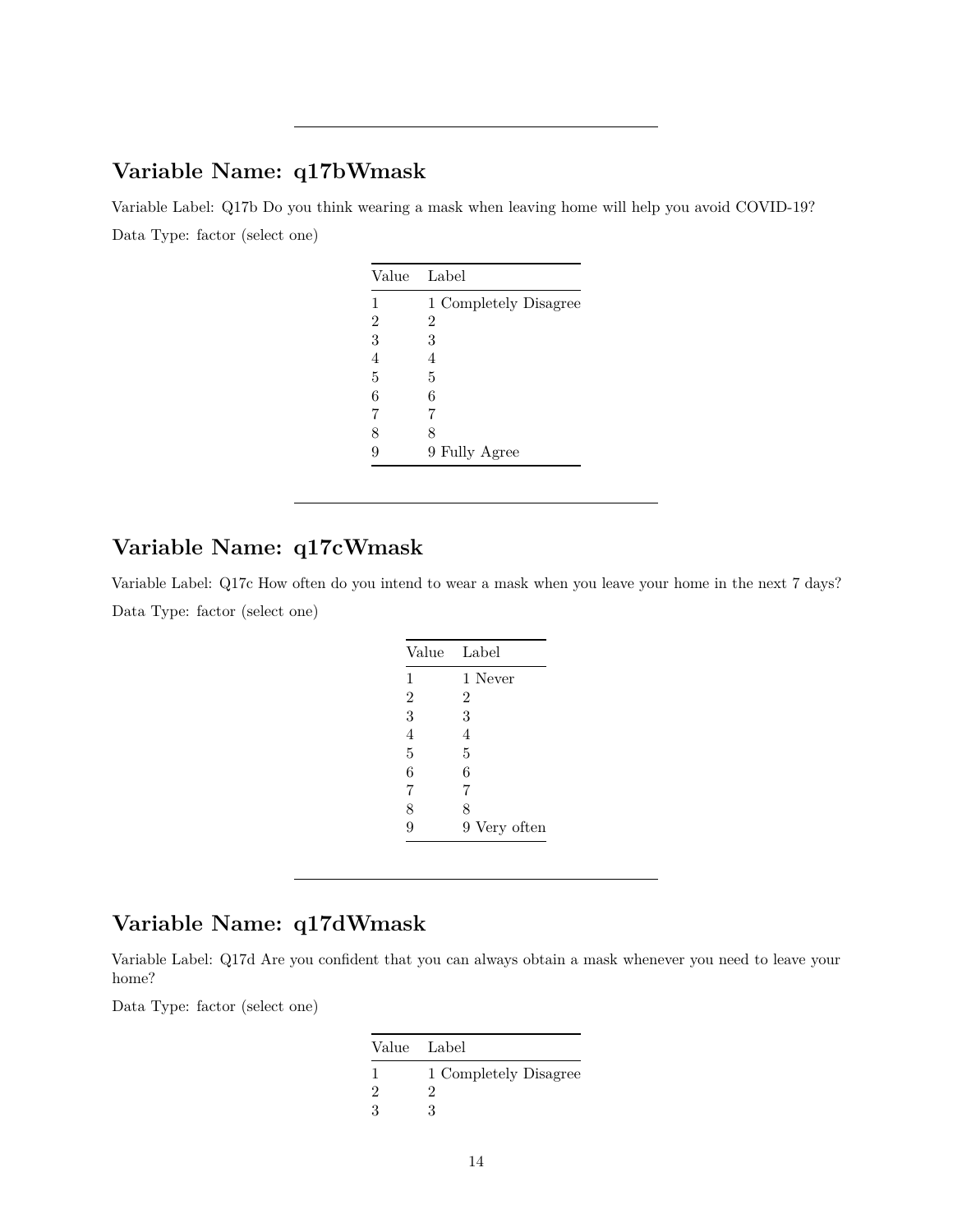| Value Label |               |
|-------------|---------------|
| 4           |               |
| 5           | 5             |
| 6           | 6             |
| 7           | 7             |
| 8           | 8             |
| 9           | 9 Fully Agree |

# **Variable Name: q17eWmask**

Variable Label: Q17e Do most of your peers/friends/family/colleagues wear a mask when they leave their home to avoid COVID-19?

Data Type: factor (select one)

| Value          | Label                 |
|----------------|-----------------------|
| 1              | 1 Completely Disagree |
| $\overline{2}$ | 2                     |
| 3              | 3                     |
| $\overline{4}$ | 4                     |
| 5              | 5                     |
| 6              | 6                     |
| $\overline{7}$ | 7                     |
| 8              | 8                     |
| 9              | 9 Fully Agree         |

## **Variable Name: q18OutHme**

Variable Label: Q18 Currently, how many times a day do you usually go out of your home (please give an estimate for a typical day)?

Data Type: string

# **Variable Name: q18bOutHme**

Variable Label: Q18b How often do you intend to stay at home in the next 7 days?

| Value Label    |                 |
|----------------|-----------------|
| $\mathbf{1}$   | Far less        |
| $\overline{2}$ | Less            |
| 3              | Moderately less |
| 4              | Slightly less   |
| 5              | Same            |
| 6              | Slightly more   |
|                |                 |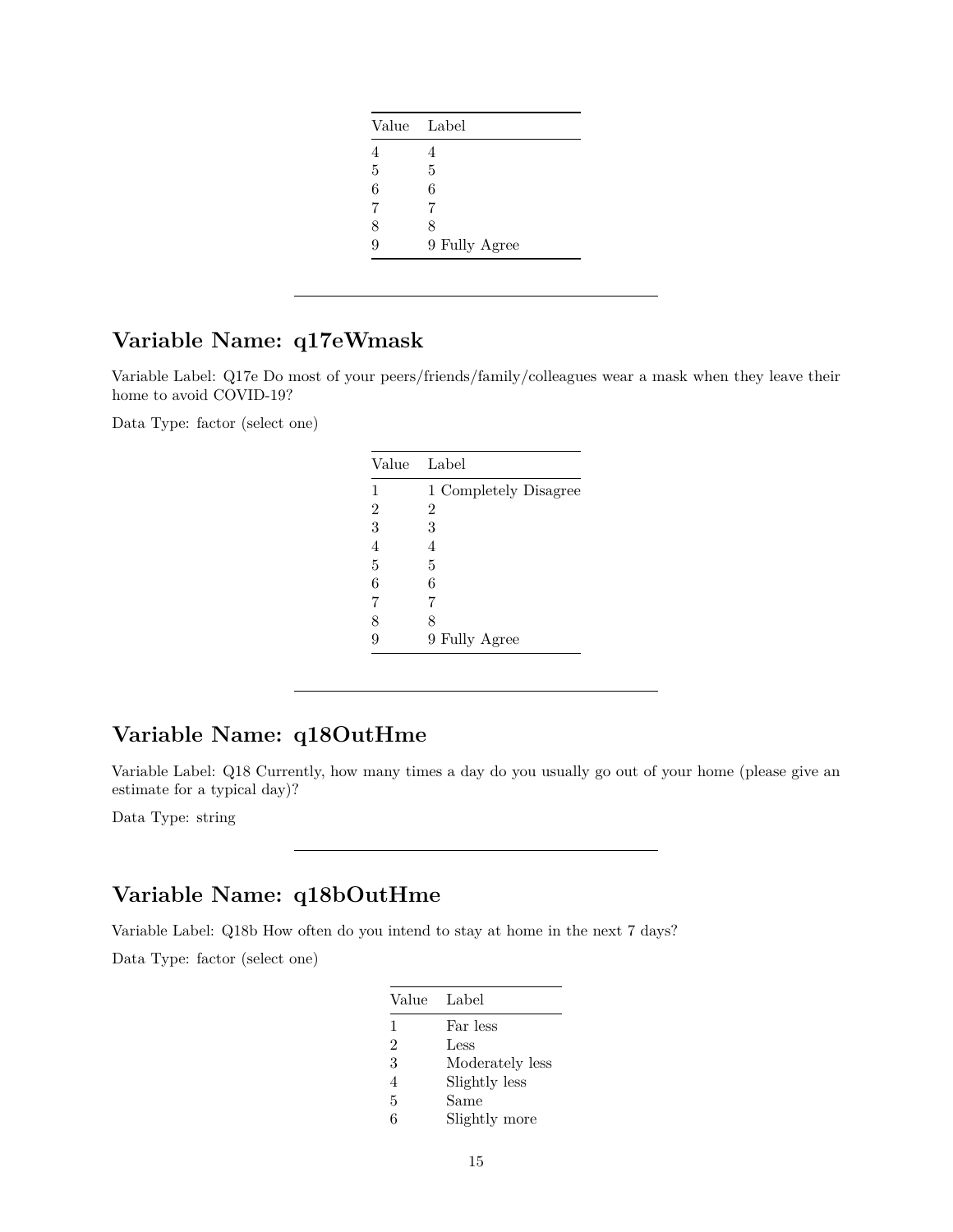|   | Value Label     |
|---|-----------------|
|   | Moderately more |
| 8 | More            |
| Q | Far more        |

# **Variable Name: q18cOutHme**

Variable Label: Q18c Do you think staying at home helps avoiding COVID-19? Data Type: factor (select one)

|                | Value Label           |
|----------------|-----------------------|
| 1              | 1 Completely Disagree |
| $\overline{2}$ | 2                     |
| 3              | 3                     |
| $\overline{4}$ | 4                     |
| 5              | 5                     |
| 6              | 6                     |
| 7              | 7                     |
| 8              | 8                     |
| 9              | 9 Fully Agree         |

# **Variable Name: q18diOutHme**

Variable Label: Q18d-i Are you confident that you can restrain yourself from going out of home, in the next 7 days?

Data Type: factor (select one)

|                | Value Label           |
|----------------|-----------------------|
| 1              | 1 Completely Disagree |
| $\overline{2}$ | 2                     |
| 3              | 3                     |
| 4              | 4                     |
| 5              | 5                     |
| 6              | 6                     |
| 7              | 7                     |
| 8              | 8                     |
| 9              | 9 Fully Agree         |

# **Variable Name: q18diiOutHme**

Variable Label: Q18d-ii Are you confident that you can restrain yourself from going out of home, in the next 30 days?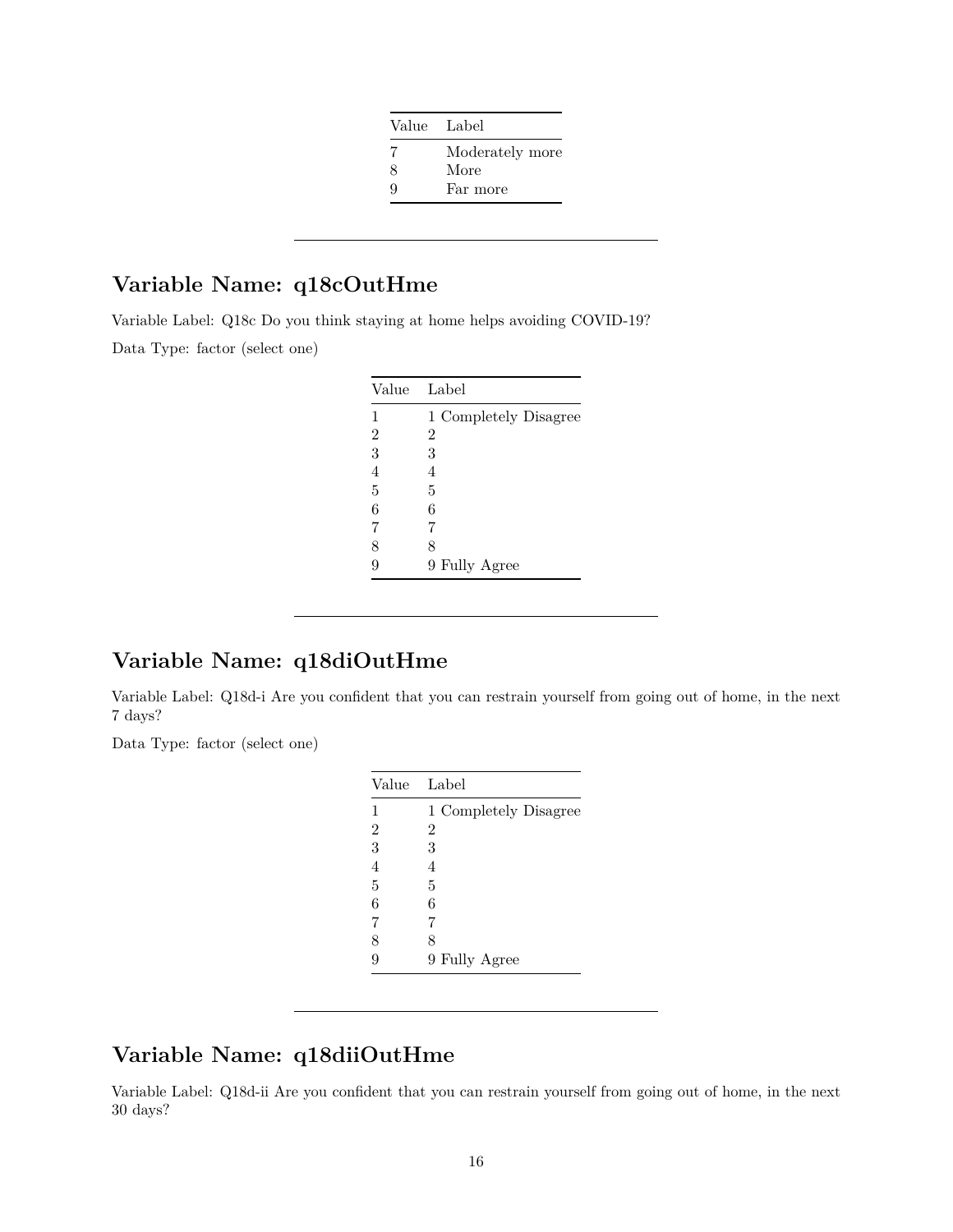| Data Type: factor (select one) |  |  |  |  |
|--------------------------------|--|--|--|--|
|--------------------------------|--|--|--|--|

| Value          | - Label               |
|----------------|-----------------------|
| 1              | 1 Completely Disagree |
| $\overline{2}$ | 2                     |
| 3              | 3                     |
| 4              | 4                     |
| 5              | 5                     |
| 6              | 6                     |
| 7              | 7                     |
| 8              | 8                     |
| 9              | 9 Fully Agree         |

# **Variable Name: q18eOutHme**

Variable Label: Q18e Do most of your peers/friends/family/colleagues stay at home to avoid COVID-19? Data Type: factor (select one)

|                | Value Label            |
|----------------|------------------------|
| 1              | 1 At least as possible |
| $\overline{2}$ | $\overline{2}$         |
| 3              | 3                      |
| $\overline{4}$ | 4                      |
| 5              | 5                      |
| 6              | 6                      |
| 7              | 7                      |
| 8              | 8                      |
|                | 9 All the time         |

# **Variable Name: q19Dstn**

Variable Label: Q19 In the last 7 days, what distance have you kept from other people when you encounter them outside of your home (i.e. in the grocery store, shopping mall, etc.)?

|                | Value Label         |
|----------------|---------------------|
| 1              | 1 Extremely close   |
| $\overline{2}$ | 2                   |
| 3              | 3                   |
| $\overline{4}$ | 4                   |
| 5              | 5                   |
| 6              | 6                   |
| 7              | 7                   |
| 8              | 8                   |
| 9              | 9 Extremely distant |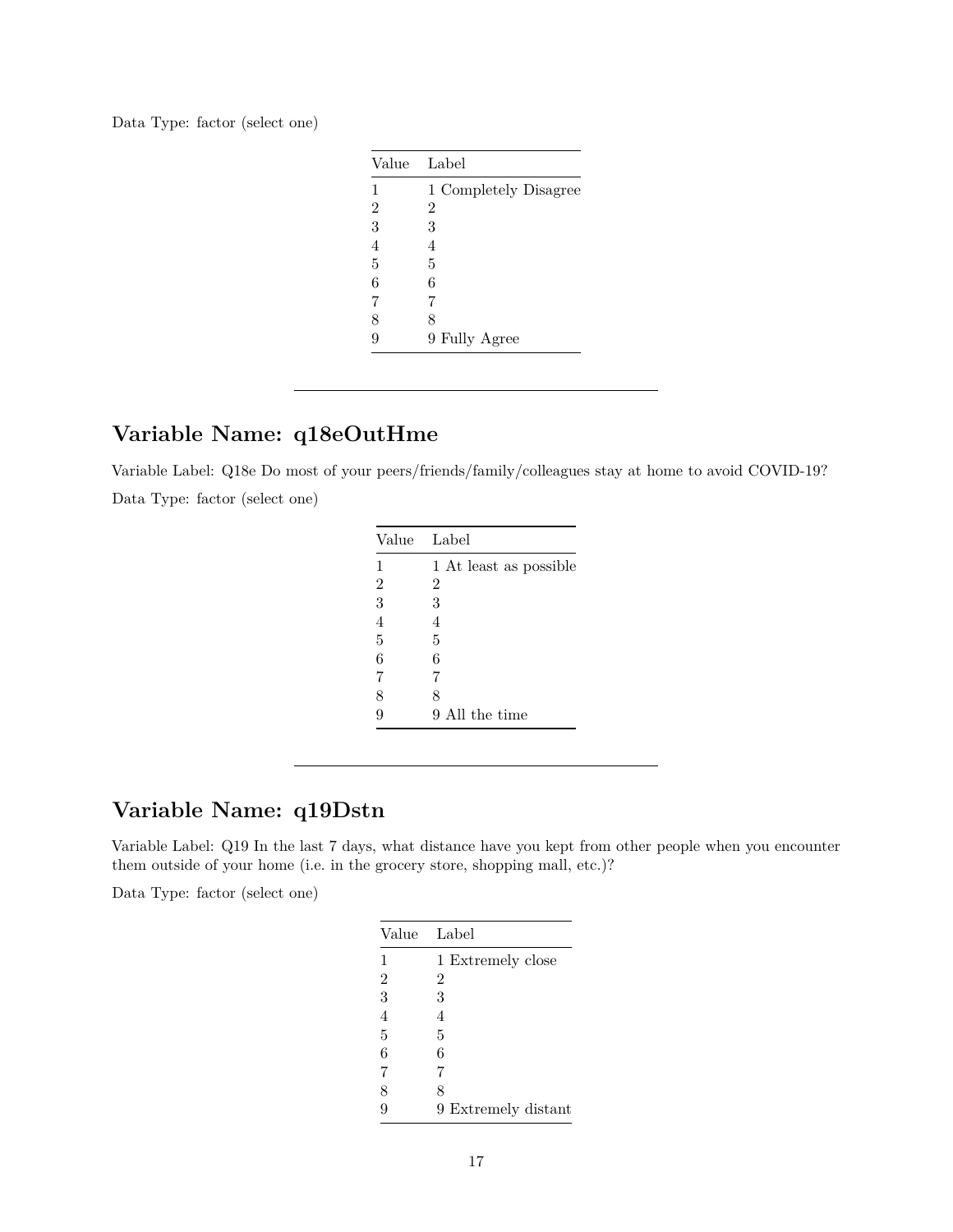### **Variable Name: q19bDstn**

Variable Label: Q19b What distance do you intend to keep when encountering people in public in the next 7 days ?

Data Type: factor (select one)

| Value          | Label               |
|----------------|---------------------|
| 1              | 1 Extremely close   |
| $\overline{2}$ | 2                   |
| 3              | 3                   |
| $\overline{4}$ | 4                   |
| $\overline{5}$ | 5                   |
| 6              | 6                   |
| 7              | 7                   |
| 8              | 8                   |
| q              | 9 Extremely distant |

### **Variable Name: q19cDstn**

Variable Label: Q19c Do you think keeping a safe distance when encountering people in public helps avoiding COVID-19?

Data Type: factor (select one)

| Value          | Label                 |
|----------------|-----------------------|
| 1              | 1 Completely Disagree |
| $\overline{2}$ | 2                     |
| 3              | 3                     |
| $\overline{4}$ | 4                     |
| 5              | 5                     |
| 6              | 6                     |
| 7              | 7                     |
| 8              | 8                     |
| 9              | 9 Fully Agree         |

# **Variable Name: q19dDstn**

Variable Label: Q19d Are you confident that you can always keep a safe distance when encountering people in public during the COVID-19 crisis?

Data Type: factor (select one)

Value Label 1 1 Completely Disagree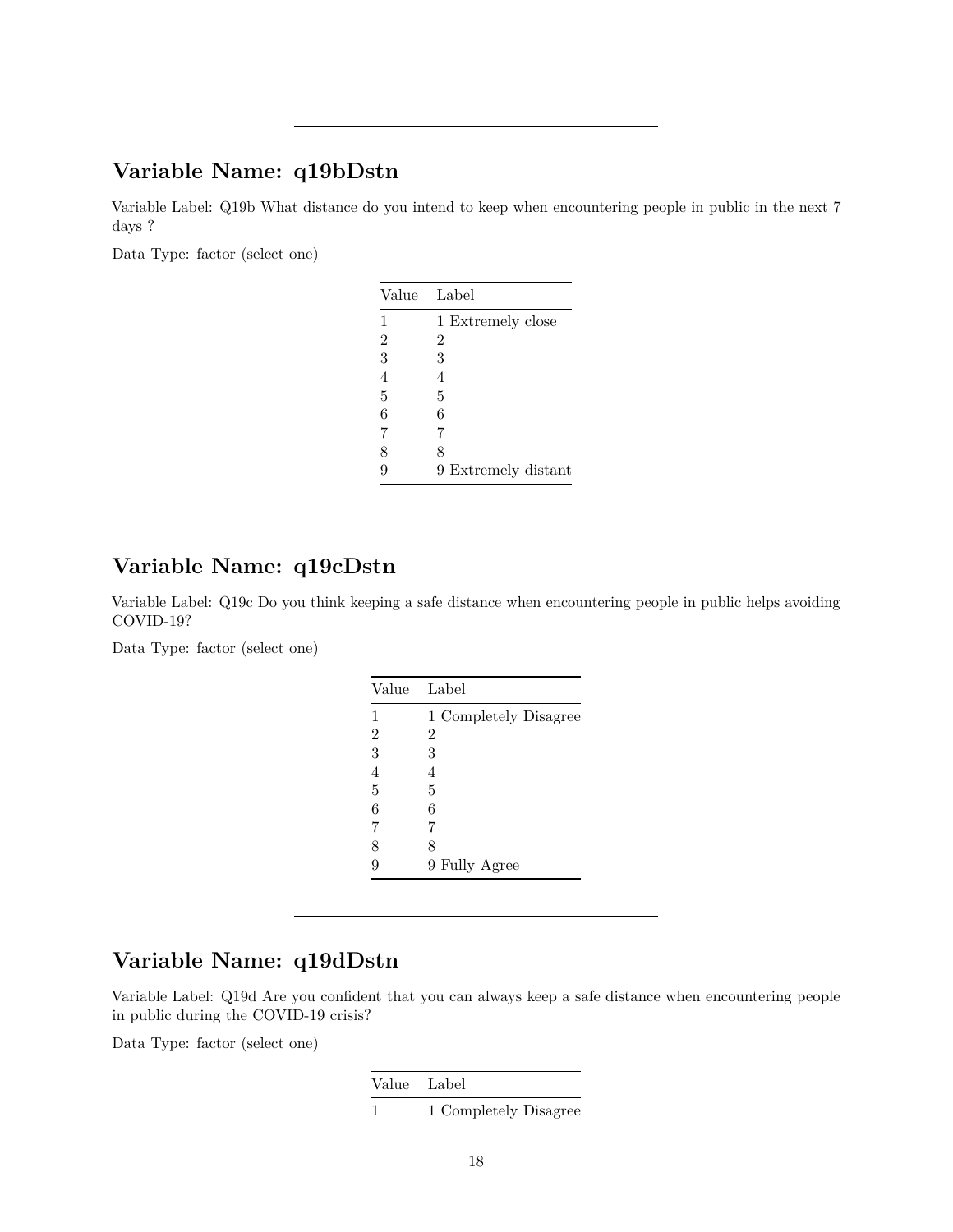| Value          | Label         |
|----------------|---------------|
| $\overline{2}$ | 2             |
| 3              | 3             |
| $\overline{4}$ | 4             |
| $\overline{5}$ | 5             |
| 6              | 6             |
| 7              | 7             |
| 8              | 8             |
| 9              | 9 Fully Agree |

# **Variable Name: q19eDstn**

Variable Label: Q19e Do most of your peers/friends/family/colleagues keep a safe distance when encountering people in public to avoid COVID-19?

Data Type: factor (select one)

| Value          | Label                 |
|----------------|-----------------------|
| 1              | 1 Completely Disagree |
| $\overline{2}$ | $\overline{2}$        |
| 3              | 3                     |
| $\overline{4}$ | 4                     |
| 5              | 5                     |
| 6              | 6                     |
| 7              | 7                     |
| 8              | 8                     |
| 9              | 9 Fully Agree         |

# **Variable Name: q20-1**

Variable Label: ... find the information you need related to COVID-19?

| Value          | Label            |
|----------------|------------------|
| 1              | 1 Very Difficult |
| $\overline{2}$ | 2                |
| 3              | 3                |
| $\overline{4}$ | 4                |
| 5              | 5                |
| 6              | 6                |
| 7              | 7 Very Easy      |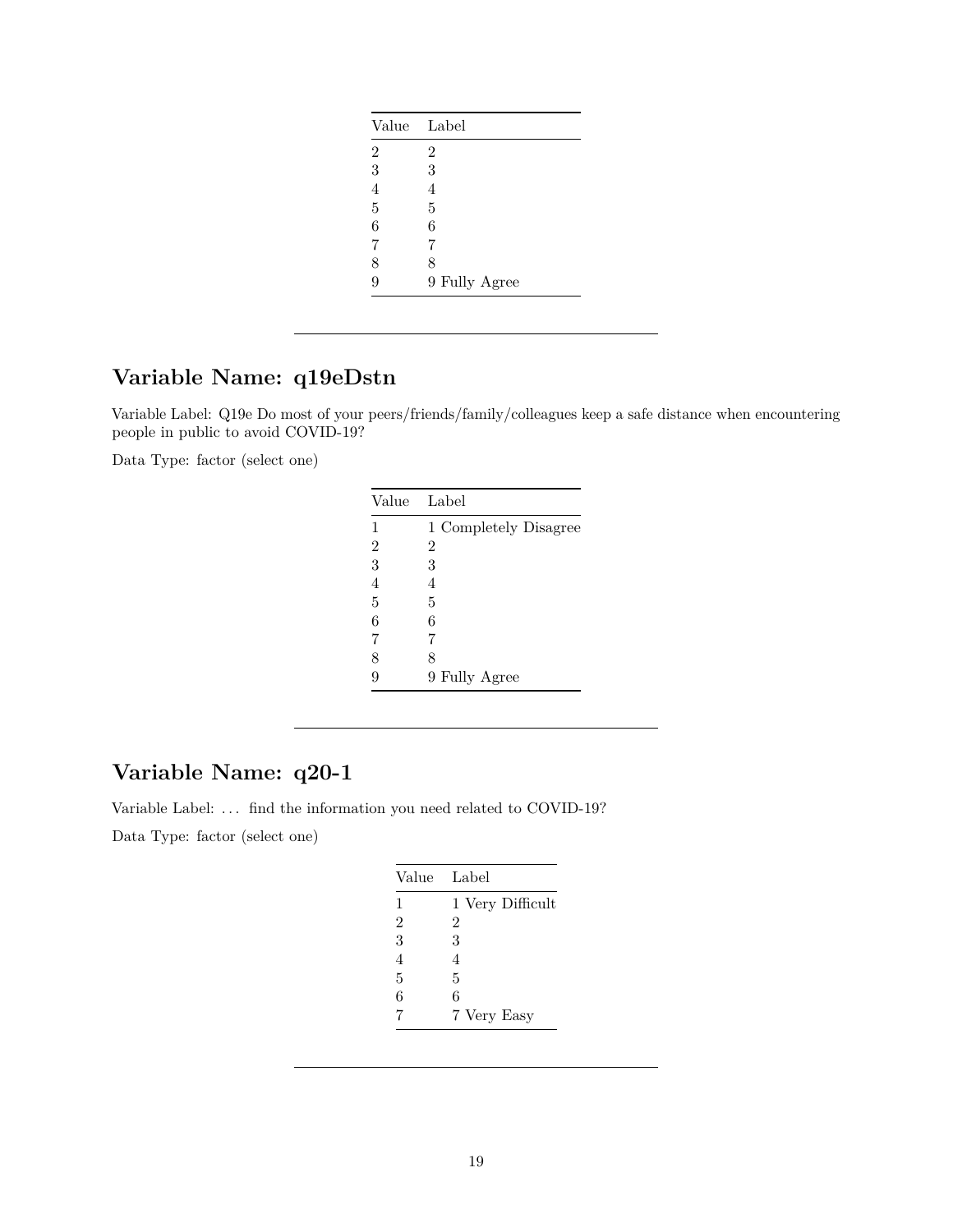Variable Label: ... understand information about what to do if you think you have COVID-19? Data Type: factor (select one)

| Value          | Label            |
|----------------|------------------|
| 1              | 1 Very Difficult |
| $\overline{2}$ | 2                |
| 3              | 3                |
| 4              | 4                |
| 5              | 5                |
| 6              | 6                |
| 7              | 7 Very Easy      |

# **Variable Name: q20-3**

Variable Label: ... judge if the information about COVID-19 in the media is reliable?

Data Type: factor (select one)

| Value          | Label            |
|----------------|------------------|
| 1              | 1 Very Difficult |
| $\overline{2}$ | 2                |
| 3              | 3                |
| 4              | 4                |
| 5              | 5                |
| 6              | 6                |
| 7              | 7 Very Easy      |

### **Variable Name: q20-4**

Variable Label: ... understand restrictions and recommendations of authorities regarding COVID-19? Data Type: factor (select one)

| Value          | Label            |
|----------------|------------------|
| 1              | 1 Very Difficult |
| $\overline{2}$ | 2                |
| 3              | 3                |
| $\overline{4}$ | 4                |
| 5              | 5                |
| 6              | 6                |
| 7              | 7 Very Easy      |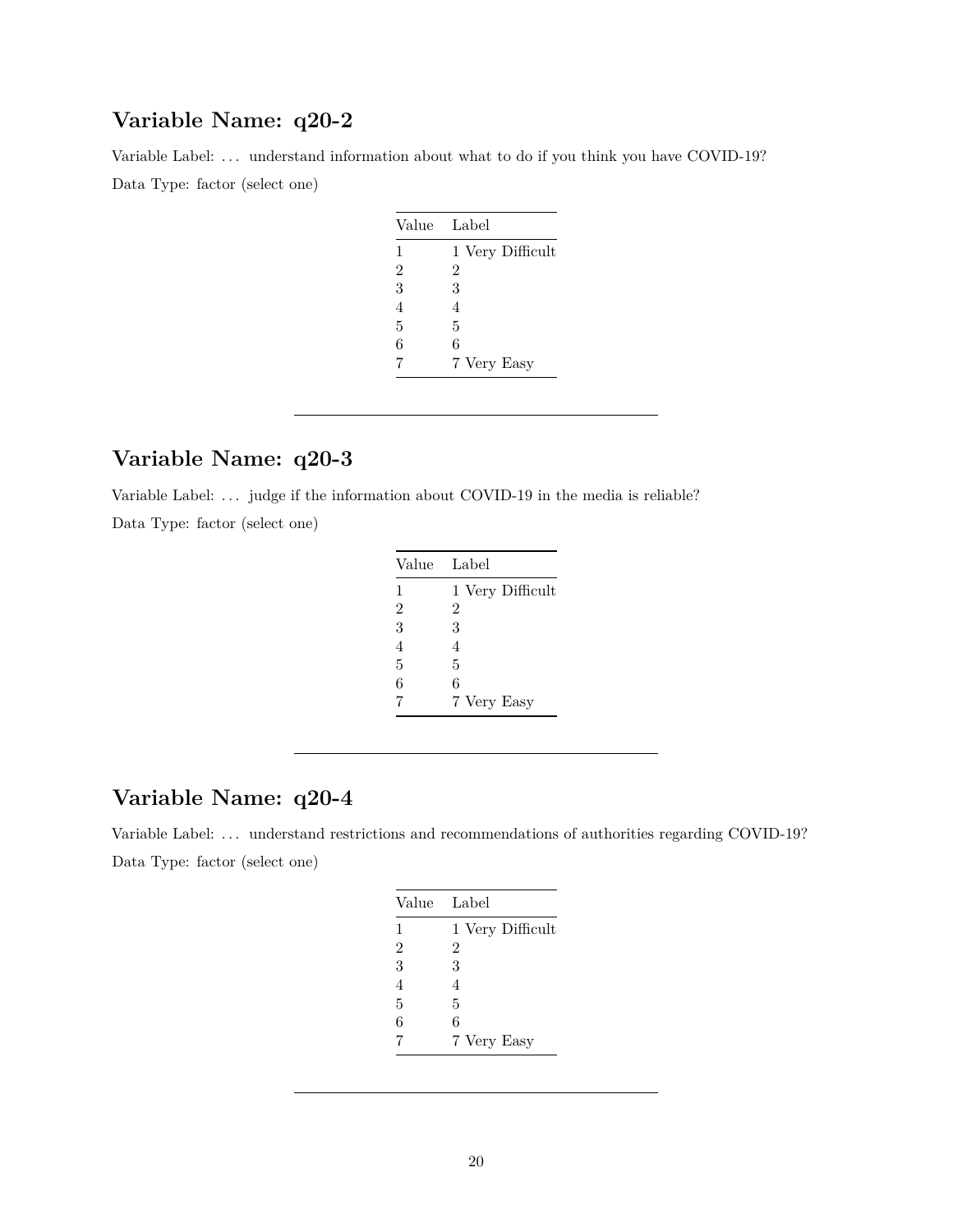Variable Label: ... follow the recommendations on how to protect yourself from COVID-19? Data Type: factor (select one)

| Value          | Label            |
|----------------|------------------|
| $\mathbf{1}$   | 1 Very Difficult |
| $\overline{2}$ | 2                |
| 3              | 3                |
| 4              | 4                |
| 5              | 5                |
| 6              | 6                |
| 7              | 7 Very Easy      |

# **Variable Name: q21**

Variable Label: Q21 I believe a vaccine can help control the spread of COVID-19.

Data Type: factor (select one)

| Value | Label               |
|-------|---------------------|
| 1     | 1 Strongly disagree |
| 2     | 2                   |
| 3     | 3                   |
| 4     | 4                   |
| 5     | 5                   |
| 6     | 6                   |
|       | 7 Strongly agree    |

# **Variable Name: q22**

Variable Label: Q22 If I knew I had been infected with COVID-19 before, I would not get the vaccine even if it were available.

| Value | Label               |
|-------|---------------------|
| 1     | 1 Strongly disagree |
| 2     | 2                   |
| 3     | 3                   |
| 4     | 4                   |
| 5     | 5                   |
| 6     | 6                   |
|       | 7 Strongly agree    |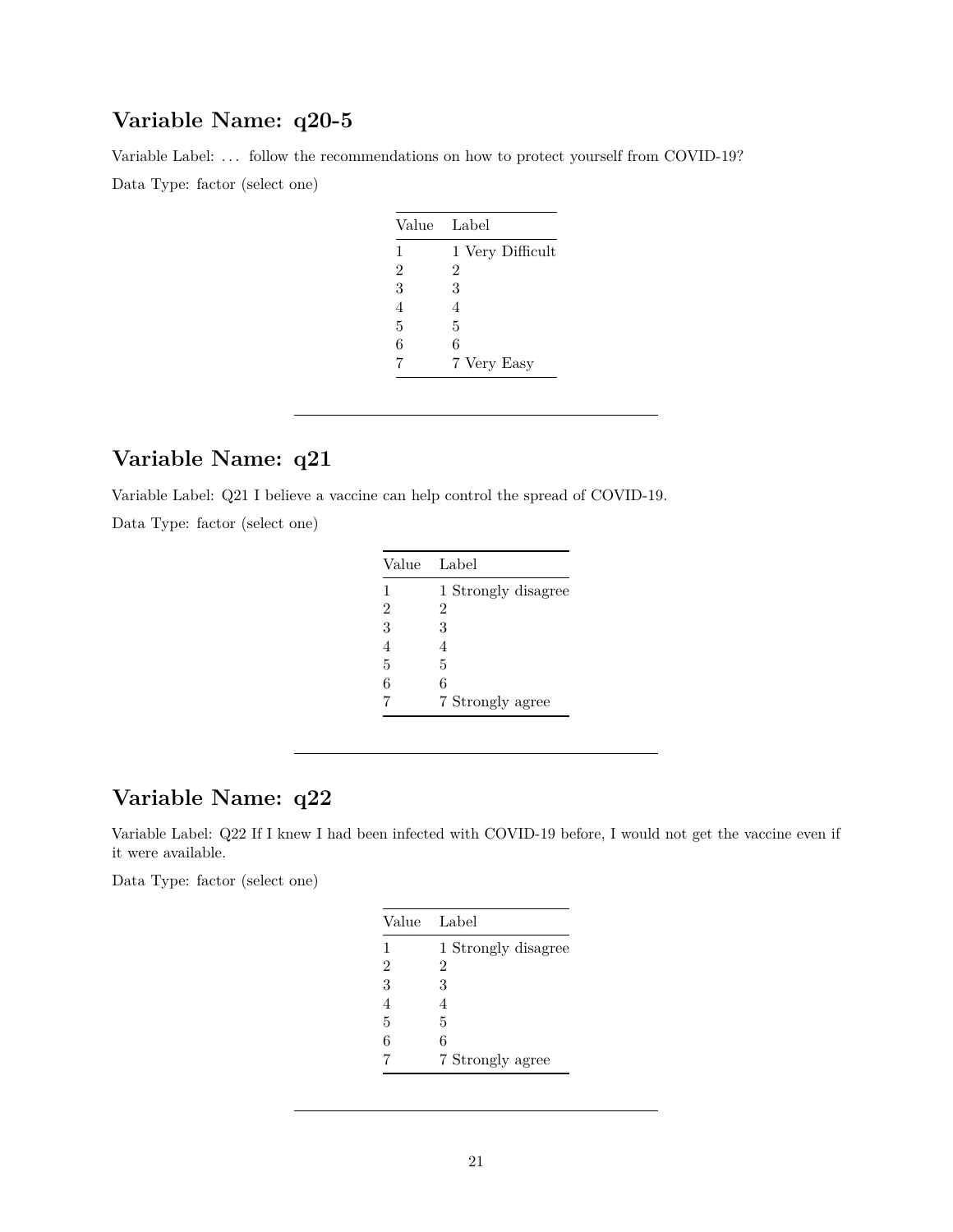Variable Label: Q23 When everyone else is vaccinated against COVID-19, then I do not have to get vaccinated. Data Type: factor (select one)

| Value | Label               |
|-------|---------------------|
| 1     | 1 Strongly disagree |
| 2     | 2                   |
| 3     | 3                   |
| 4     | 4                   |
| 5     | 5                   |
| 6     | 6                   |
|       | 7 Strongly agree    |

# **Variable Name: noteq24**

Variable Label: Please answer below

Data Type: factor (select one)

| Value Label |                  |
|-------------|------------------|
| ı           | Hardly ever      |
| 2           | Some of the time |
| 3           | Often            |

# **Variable Name: q24LackCpny**

Variable Label: Q24 In the last 7 days, how often have you felt that you lacked companionship? Data Type: factor (select one)

| Value Label |                  |
|-------------|------------------|
| -1          | Hardly ever      |
| 2           | Some of the time |
| З           | Often            |

### **Variable Name: q25LeftOut**

Variable Label: Q25 In the last 7 days , how often have you felt left out? Data Type: factor (select one)

| Value Label |             |
|-------------|-------------|
|             | Hardly ever |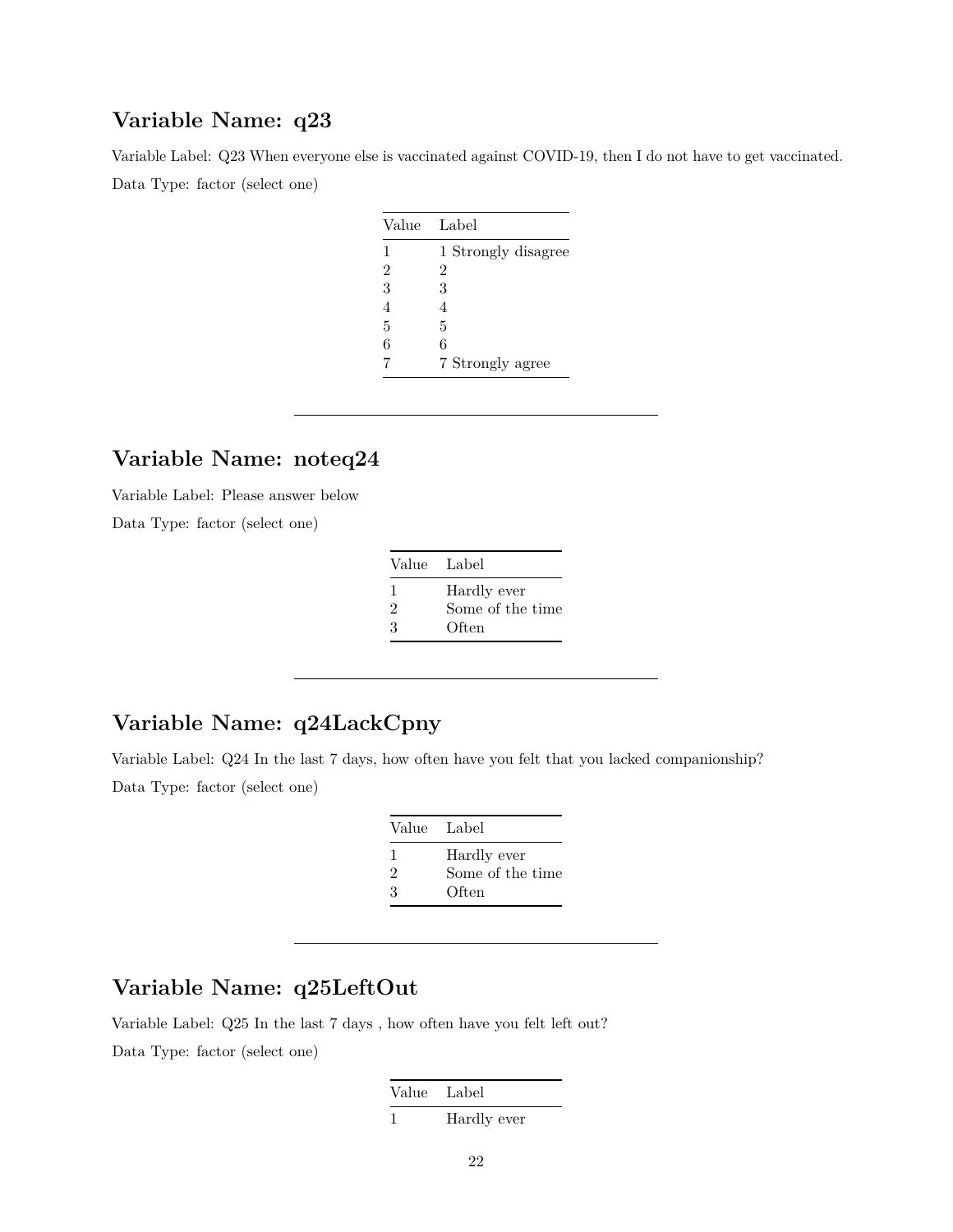|                             | Value Label      |
|-----------------------------|------------------|
| $\mathcal{D}_{\mathcal{L}}$ | Some of the time |
| 3                           | Often            |

# **Variable Name: q26Isolated**

Variable Label: Q26 In the last 7 days , how often have you felt isolated from others? Data Type: factor (select one)

|    | Value Label      |
|----|------------------|
| л. | Hardly ever      |
| 2  | Some of the time |
| 3  | Often            |

### **Variable Name: q27note3**

Variable Label: Please choose below:-

Data Type: factor (select one)

| Value | Label      |
|-------|------------|
| 1     | Not at all |
| 2     | Somewhat   |
| 3     | Moderately |
| 4     | Very much  |

### **Variable Name: q27-1**

Variable Label: 1. I feel calm

| Value | Label      |
|-------|------------|
| 1     | Not at all |
| 2     | Somewhat   |
| 3     | Moderately |
| 4     | Very much  |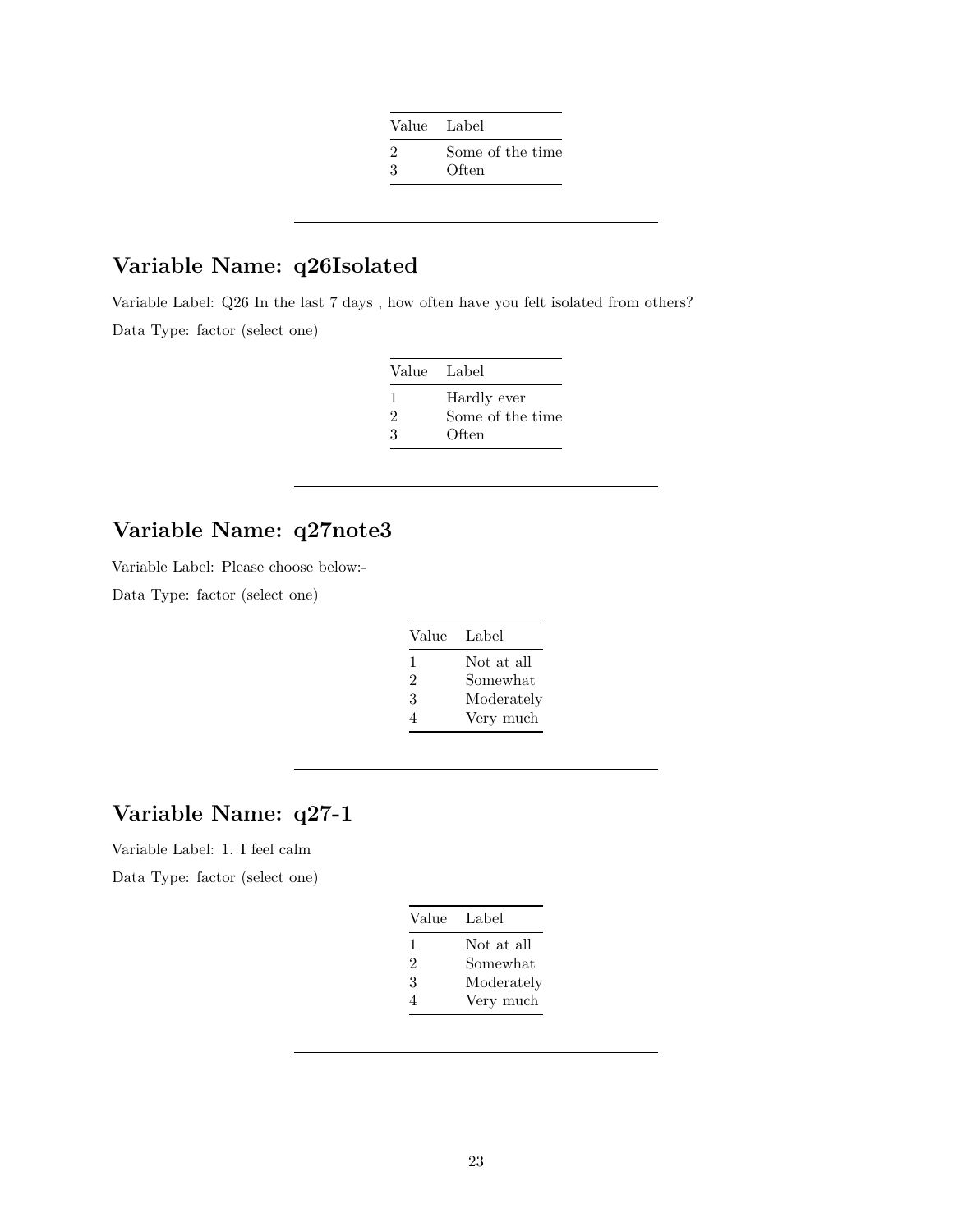Variable Label: 2. I am tense Data Type: factor (select one)

| Value | Label      |
|-------|------------|
| 1     | Not at all |
| 2     | Somewhat   |
| 3     | Moderately |
|       | Very much  |

# **Variable Name: q27-3**

Variable Label: 3. I feel upset Data Type: factor (select one)

| Value Label |            |
|-------------|------------|
| ı           | Not at all |
| 2           | Somewhat   |
| 3           | Moderately |
| Δ           | Very much  |

# **Variable Name: q27-4**

Variable Label: 4. I am relaxed Data Type: factor (select one)

| Value | Label      |
|-------|------------|
| 1     | Not at all |
| 2     | Somewhat   |
| 3     | Moderately |
| 4     | Very much  |

# **Variable Name: q27-5**

Variable Label: 5. I feel content Data Type: factor (select one)

| Value Label |                        |
|-------------|------------------------|
| 2           | Not at all<br>Somewhat |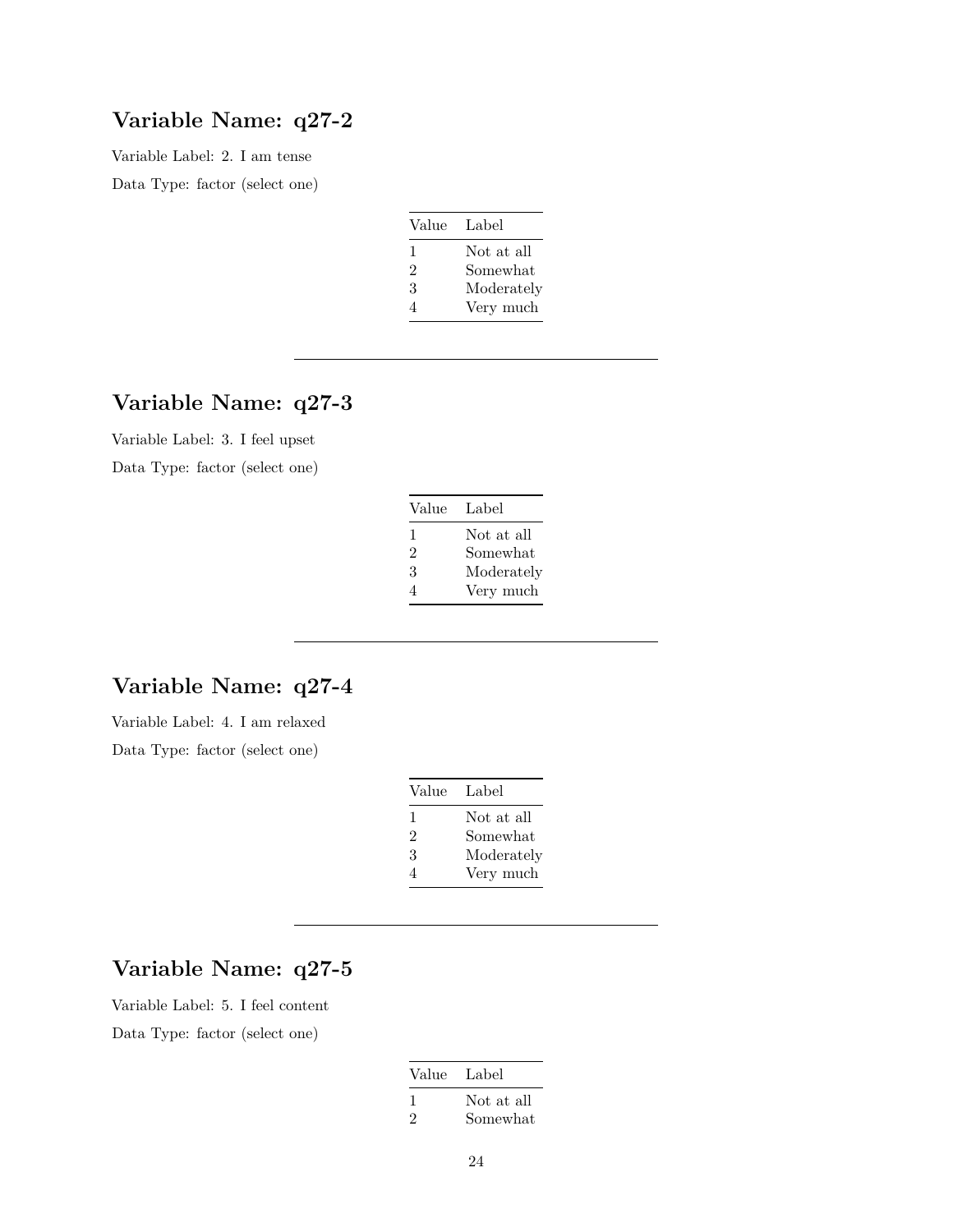| Value | Label      |
|-------|------------|
| 3     | Moderately |
| 4     | Very much  |

Variable Label: 6. I am worried Data Type: factor (select one)

| Value | Label      |
|-------|------------|
| ı     | Not at all |
| 2     | Somewhat   |
| 3     | Moderately |
| Δ     | Very much  |

# **Variable Name: q28-1**

Variable Label: 1. I was bothered by things that usually don't bother me Data Type: factor (select one)

| Value | - Label -                                            |
|-------|------------------------------------------------------|
|       | Rarely or none of the time (less than 1 day)         |
|       | Some or a little of the time $(1-2 \text{ days})$    |
|       | Occasionally or a moderate amount of time (3-4 days) |
|       | Most or all of the time (5-7 days)                   |

# **Variable Name: q28-2**

Variable Label: 2. I did not feel like eating; my appetite was poor

| Value Label                                          |
|------------------------------------------------------|
| Rarely or none of the time (less than 1 day)         |
| Some or a little of the time $(1-2 \text{ days})$    |
| Occasionally or a moderate amount of time (3-4 days) |
| Most or all of the time $(5-7 \text{ days})$         |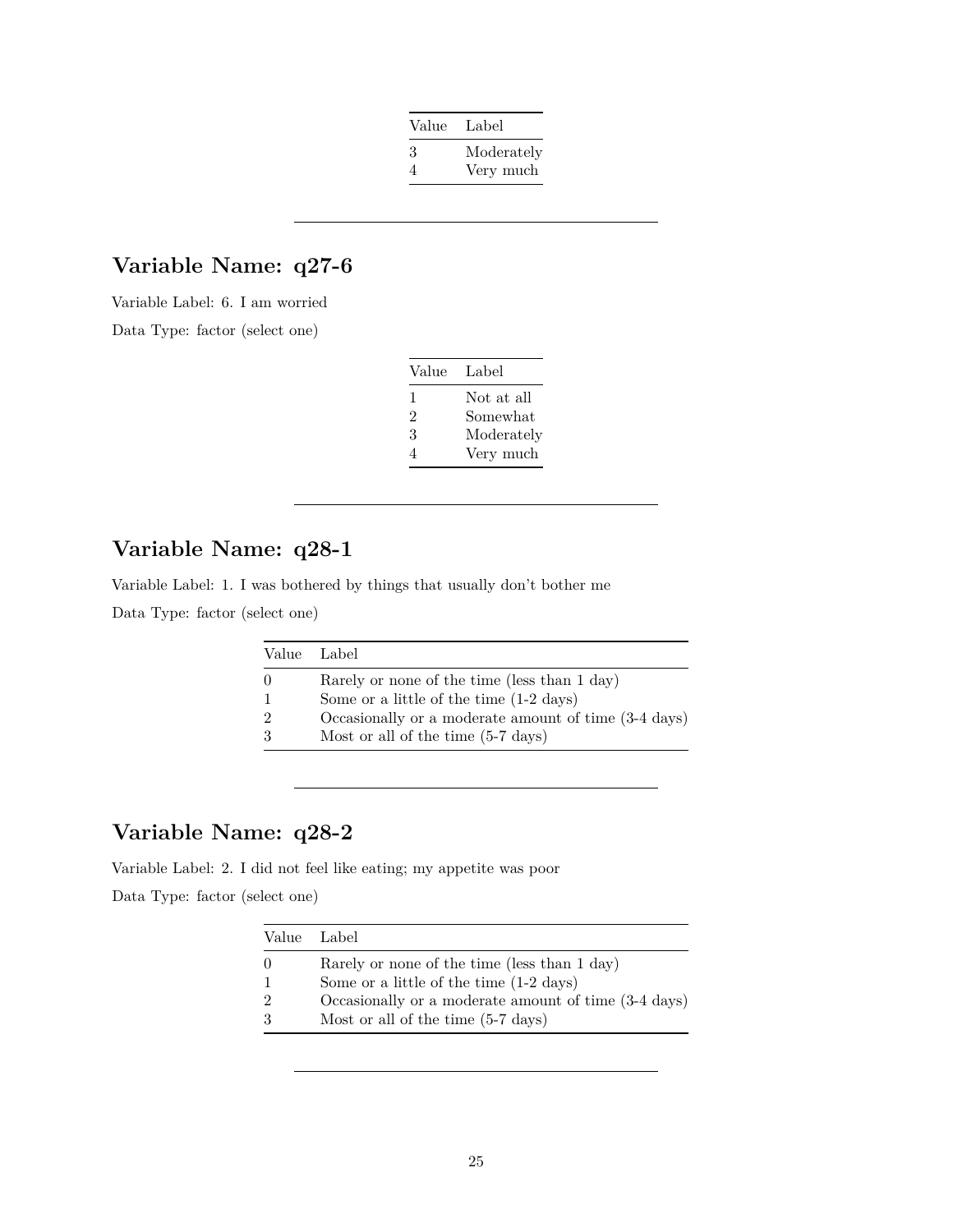Variable Label: 3. I felt that I could not shake off the blues even with help from my friends or family Data Type: factor (select one)

| Value Label                                          |
|------------------------------------------------------|
| Rarely or none of the time (less than 1 day)         |
| Some or a little of the time $(1-2 \text{ days})$    |
| Occasionally or a moderate amount of time (3-4 days) |
| Most or all of the time $(5-7 \text{ days})$         |

### **Variable Name: q28-4**

Variable Label: 4. I felt I was just as good as other people

Data Type: factor (select one)

| Value Label   |                                                      |
|---------------|------------------------------------------------------|
| $\Omega$      | Rarely or none of the time (less than 1 day)         |
|               | Some or a little of the time $(1-2 \text{ days})$    |
| $\mathcal{D}$ | Occasionally or a moderate amount of time (3-4 days) |
|               | Most or all of the time $(5-7 \text{ days})$         |

### **Variable Name: q28-5**

Variable Label: 5. I had trouble keeping my mind on what I was doing Data Type: factor (select one)

|                  | Value Label                                          |
|------------------|------------------------------------------------------|
| $\left( \right)$ | Rarely or none of the time (less than 1 day)         |
|                  | Some or a little of the time $(1-2 \text{ days})$    |
| $\mathcal{D}$    | Occasionally or a moderate amount of time (3-4 days) |
| $\mathcal{S}$    | Most or all of the time $(5-7 \text{ days})$         |

# **Variable Name: q28-6**

Variable Label: 6. I felt depressed

| Value Label                                       |
|---------------------------------------------------|
| Rarely or none of the time (less than 1 day)      |
| Some or a little of the time $(1-2 \text{ days})$ |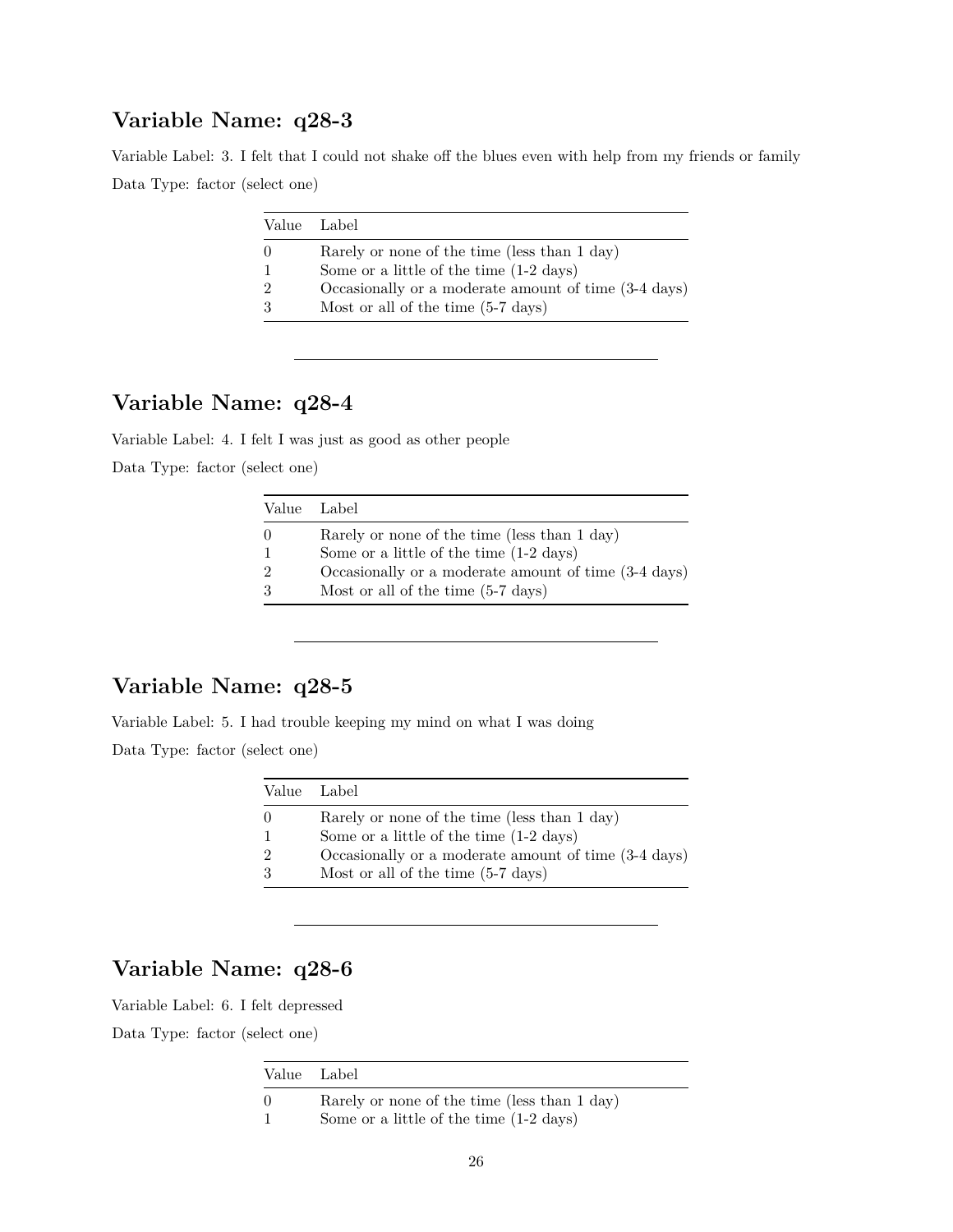| Value Label |                                                      |
|-------------|------------------------------------------------------|
|             | Occasionally or a moderate amount of time (3-4 days) |
| -3          | Most or all of the time $(5-7 \text{ days})$         |

Variable Label: 7. I felt that everything I did was an effort

Data Type: factor (select one)

| Value Label                                          |
|------------------------------------------------------|
| Rarely or none of the time (less than 1 day)         |
| Some or a little of the time $(1-2 \text{ days})$    |
| Occasionally or a moderate amount of time (3-4 days) |
| Most or all of the time $(5-7 \text{ days})$         |

# **Variable Name: q28-8**

Variable Label: 8. I felt hopeful about the future

Data Type: factor (select one)

| Value Label                                          |
|------------------------------------------------------|
| Rarely or none of the time (less than 1 day)         |
| Some or a little of the time $(1-2 \text{ days})$    |
| Occasionally or a moderate amount of time (3-4 days) |
| Most or all of the time $(5-7 \text{ days})$         |

# **Variable Name: q28-9**

Variable Label: 9. My sleep was restless

| Value Label                                          |
|------------------------------------------------------|
| Rarely or none of the time (less than 1 day)         |
| Some or a little of the time $(1-2 \text{ days})$    |
| Occasionally or a moderate amount of time (3-4 days) |
| Most or all of the time $(5-7 \text{ days})$         |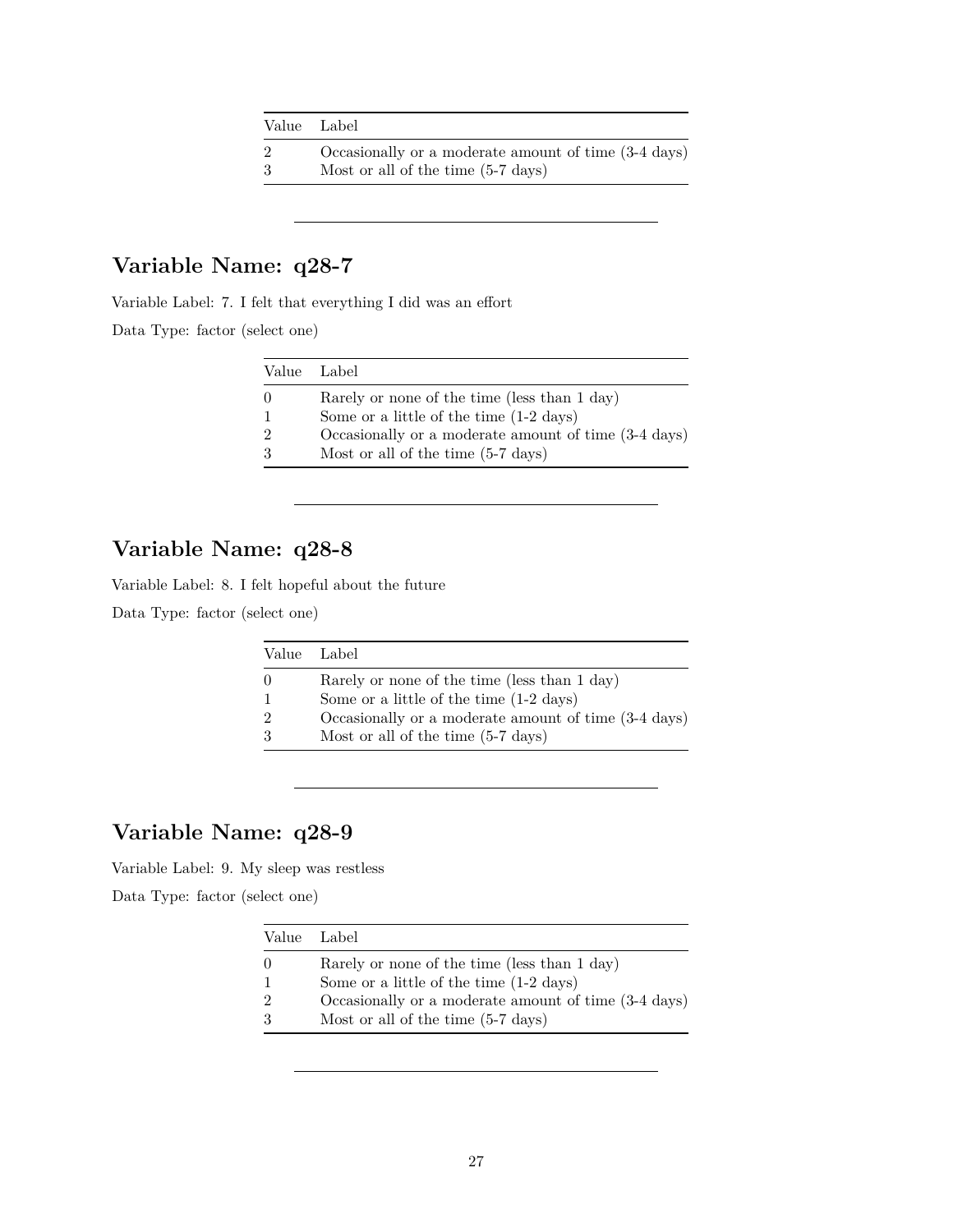Variable Label: 10. I was happy

Data Type: factor (select one)

| Value Label                                          |
|------------------------------------------------------|
| Rarely or none of the time (less than 1 day)         |
| Some or a little of the time $(1-2 \text{ days})$    |
| Occasionally or a moderate amount of time (3-4 days) |
| Most or all of the time $(5-7 \text{ days})$         |

### **Variable Name: q28-11**

Variable Label: 11. I felt lonely

Data Type: factor (select one)

| Value Label      |                                                      |
|------------------|------------------------------------------------------|
| $\left( \right)$ | Rarely or none of the time (less than 1 day)         |
|                  | Some or a little of the time $(1-2 \text{ days})$    |
|                  | Occasionally or a moderate amount of time (3-4 days) |
| 3                | Most or all of the time $(5-7 \text{ days})$         |

# **Variable Name: q28-12**

Variable Label: 12. I enjoyed life Data Type: factor (select one)

| Value Label                                          |
|------------------------------------------------------|
| Rarely or none of the time (less than 1 day)         |
| Some or a little of the time $(1-2 \text{ days})$    |
| Occasionally or a moderate amount of time (3-4 days) |
| .                                                    |

3 Most or all of the time (5-7 days)

# **Variable Name: q28-13**

Variable Label: 13. I felt sad

| Value Label |                                                                                                   |
|-------------|---------------------------------------------------------------------------------------------------|
|             | Rarely or none of the time (less than 1 day)<br>Some or a little of the time $(1-2 \text{ days})$ |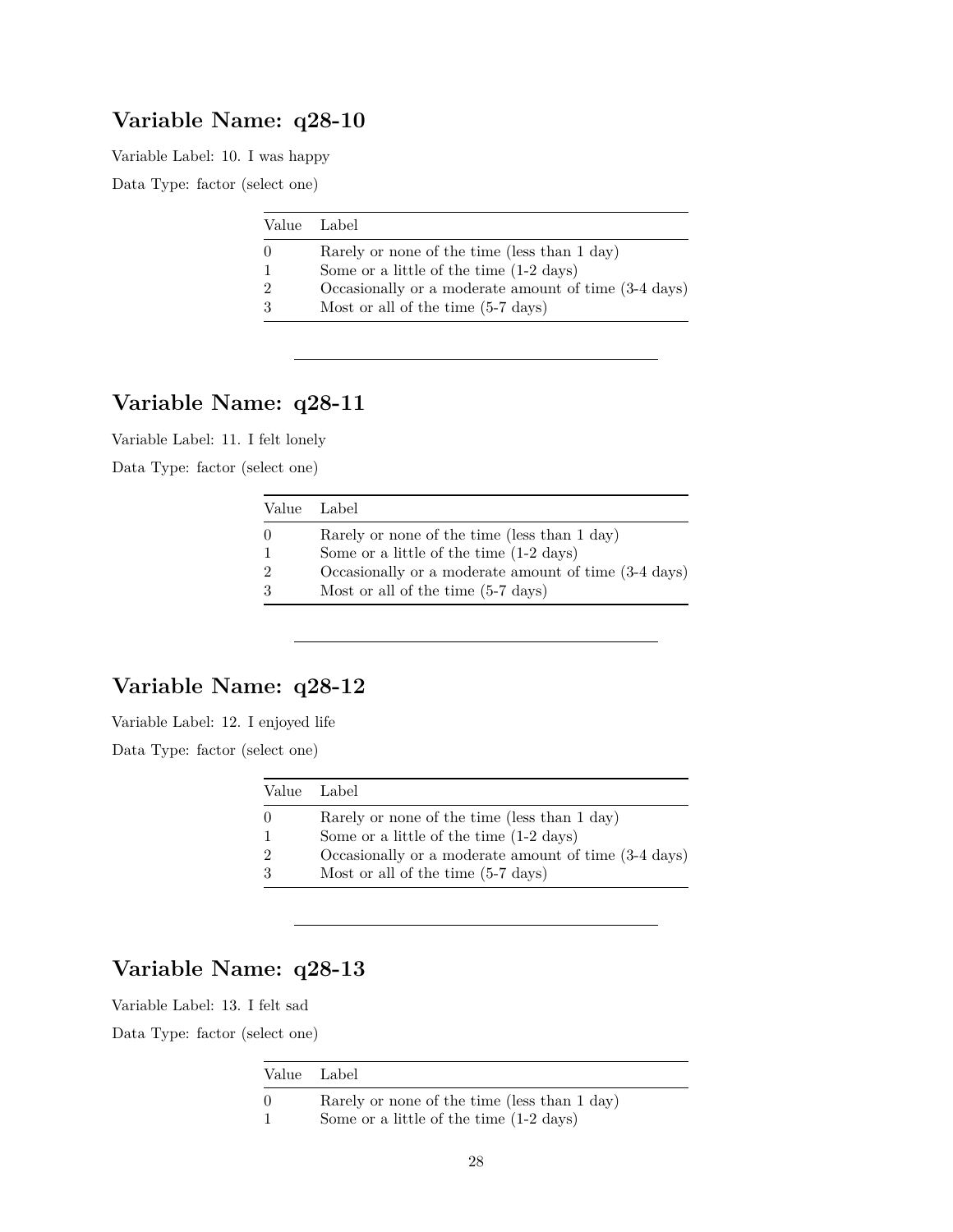| Value Label |                                                                                                      |
|-------------|------------------------------------------------------------------------------------------------------|
| -3          | Occasionally or a moderate amount of time (3-4 days)<br>Most or all of the time $(5-7 \text{ days})$ |
|             |                                                                                                      |

Variable Label: 14. I could not get "going"

Data Type: factor (select one)

| Value Label                                          |
|------------------------------------------------------|
| Rarely or none of the time (less than 1 day)         |
| Some or a little of the time $(1-2 \text{ days})$    |
| Occasionally or a moderate amount of time (3-4 days) |
| Most or all of the time $(5-7 \text{ days})$         |

# **Variable Name: q29-1**

Variable Label: 1. When I want to feel more positive emotion (such as joy or amusement), I change what I'm thinking about

Data Type: factor (select one)

| Value          | Label               |
|----------------|---------------------|
| 1              | 1 Strongly disagree |
| $\overline{2}$ | $\overline{2}$      |
| 3              | 3                   |
| 4              | 4                   |
| 5              | 5                   |
| 6              | 6                   |
| 7              | 7                   |
| 8              | 8                   |
| g              | 9 Strongly agree    |

# **Variable Name: q29-2**

Variable Label: 2. I keep my emotions to myself

| Value Label |                     |
|-------------|---------------------|
|             | 1 Strongly disagree |
| 2           | 9                   |
| 3           | 3                   |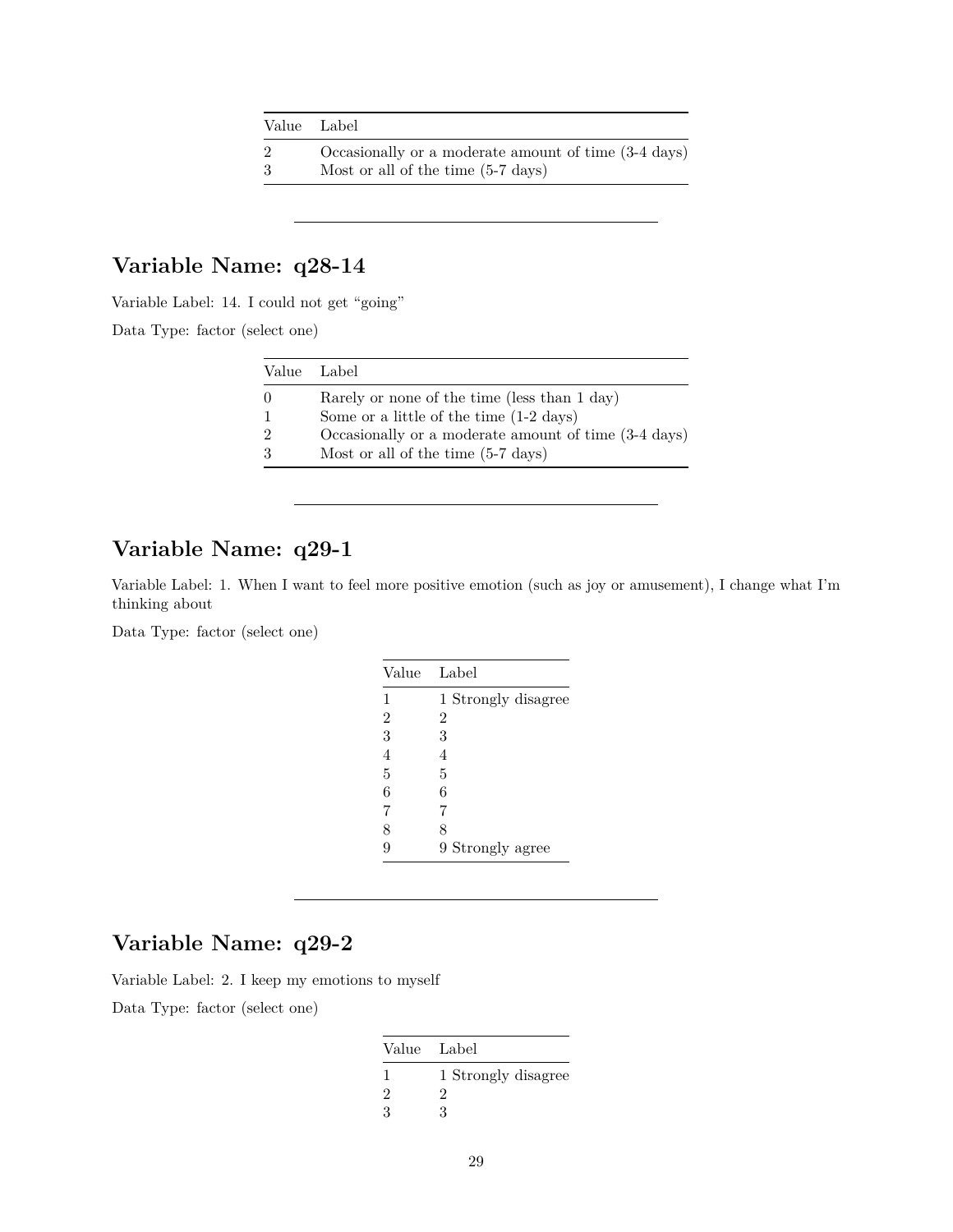| Value Label |                  |
|-------------|------------------|
| 4           | 4                |
| 5           | 5                |
| 6           | 6                |
| 7           | 7                |
| 8           | 8                |
| 9           | 9 Strongly agree |

Variable Label: 3. When I want to feel less negative emotion (such as sadness or anger), I change what I'm thinking about

Data Type: factor (select one)

| Value          | Label               |
|----------------|---------------------|
| 1              | 1 Strongly disagree |
| $\overline{2}$ | $\overline{2}$      |
| 3              | 3                   |
| $\overline{4}$ | 4                   |
| 5              | 5                   |
| 6              | 6                   |
| 7              | 7                   |
| 8              | 8                   |
| 9              | 9 Strongly agree    |

# **Variable Name: q29-4**

Variable Label: 4. When I am feeling positive emotions, I am careful not to express them Data Type: factor (select one)

|                | Value Label         |
|----------------|---------------------|
| 1              | 1 Strongly disagree |
| $\overline{2}$ | $\overline{2}$      |
| 3              | 3                   |
| 4              | 4                   |
| 5              | 5                   |
| 6              | 6                   |
| 7              | 7                   |
| 8              | 8                   |
| 9              | 9 Strongly agree    |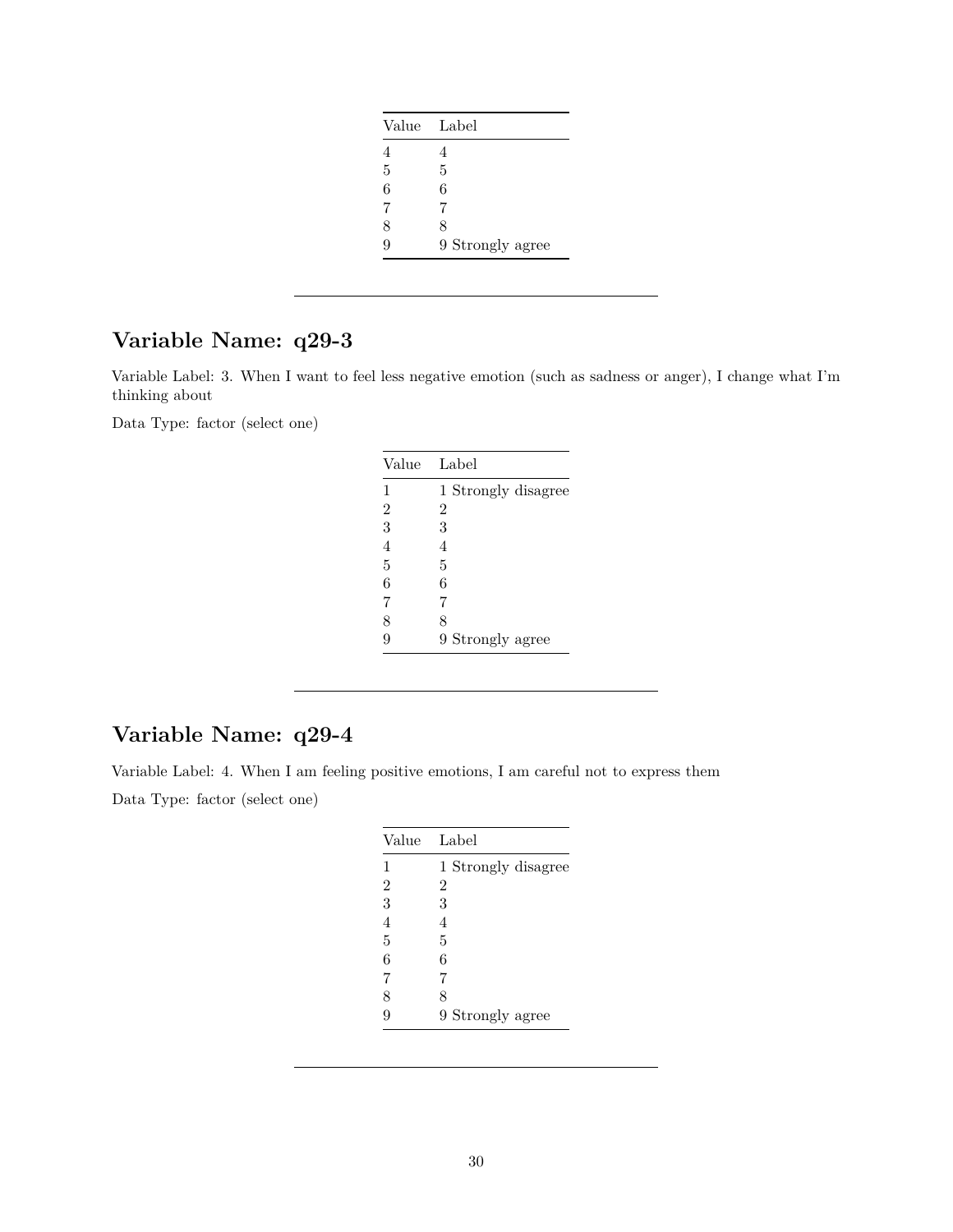Variable Label: 5. When I'm faced with a stressful situation, I make myself think about it in a way that helps me stay calm

Data Type: factor (select one)

| Value          | Label               |
|----------------|---------------------|
| 1              | 1 Strongly disagree |
| $\overline{2}$ | 2                   |
| 3              | 3                   |
| $\overline{4}$ | 4                   |
| 5              | 5                   |
| 6              | 6                   |
| 7              | 7                   |
| 8              | 8                   |
| 9              | 9 Strongly agree    |

# **Variable Name: q29-6**

Variable Label: 6. I control my emotions by not expressing them

Data Type: factor (select one)

|                | Value Label         |
|----------------|---------------------|
| 1              | 1 Strongly disagree |
| $\overline{2}$ | 2                   |
| 3              | 3                   |
| 4              | 4                   |
| 5              | 5                   |
| 6              | 6                   |
| 7              | 7                   |
| 8              | 8                   |
| g              | 9 Strongly agree    |

### **Variable Name: q29-7**

Variable Label: 7. When I want to feel more positive emotion, I change the way I'm thinking about the situation

| Value Label |                     |
|-------------|---------------------|
| 1           | 1 Strongly disagree |
| 2           | 2                   |
| 3           | 3                   |
|             |                     |
| 5           | 5                   |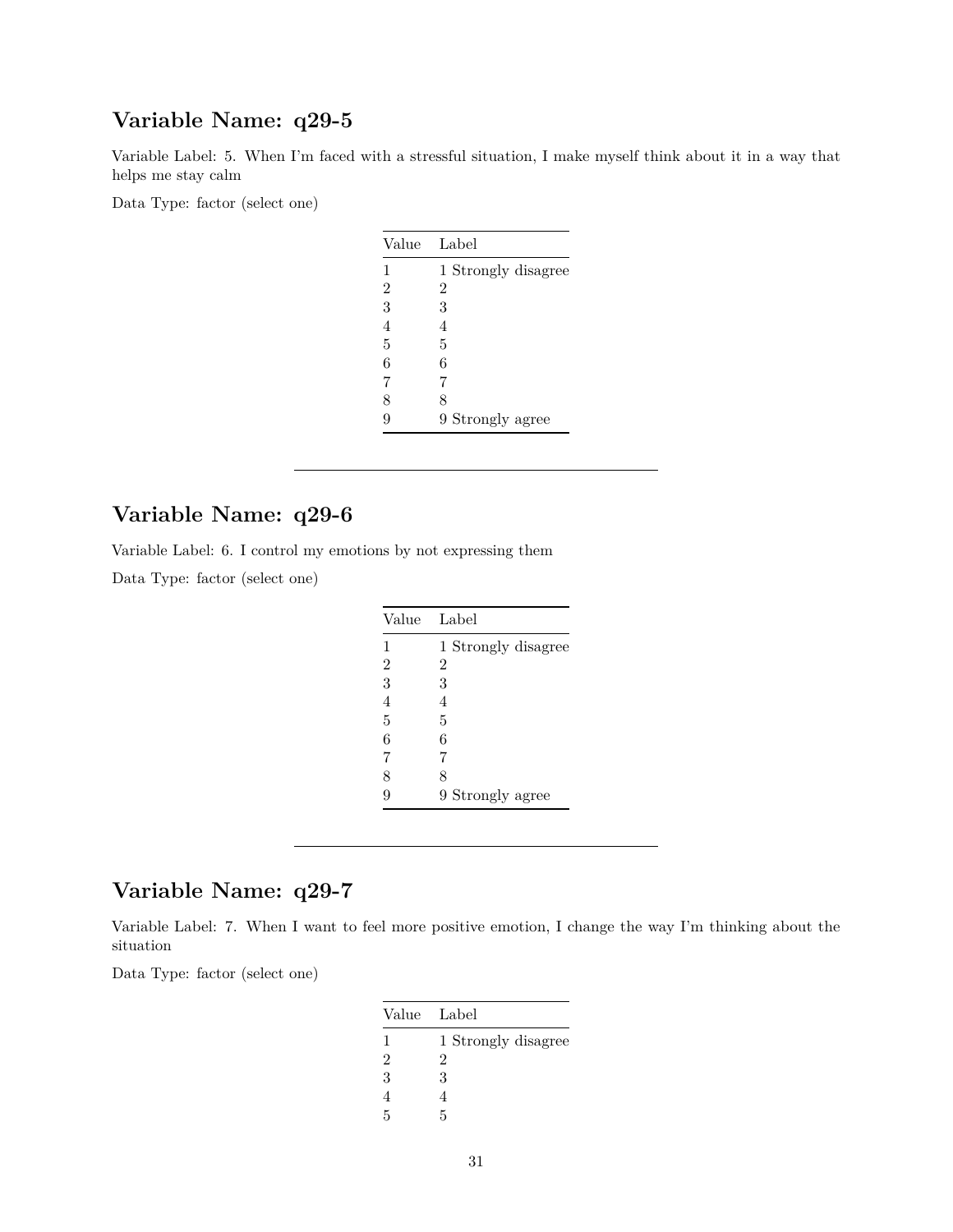| Value Label      |
|------------------|
| 6                |
|                  |
| 8                |
| 9 Strongly agree |
|                  |

Variable Label: 8. I control my emotions by changeing the way I think about the situation I'm in Data Type: factor (select one)

| Value          | Label               |
|----------------|---------------------|
| 1              | 1 Strongly disagree |
| $\overline{2}$ | 2                   |
| 3              | 3                   |
| $\overline{4}$ | 4                   |
| 5              | 5                   |
| 6              | 6                   |
| 7              | 7                   |
| 8              | 8                   |
| 9              | 9 Strongly agree    |

# **Variable Name: q29-9**

Variable Label: 9. When I am feeling negative emotions, I make sure not to express them Data Type: factor (select one)

| Value          | Label               |
|----------------|---------------------|
| $\mathbf{1}$   | 1 Strongly disagree |
| $\overline{2}$ | $\overline{2}$      |
| 3              | 3                   |
| $\overline{4}$ | 4                   |
| 5              | 5                   |
| 6              | 6                   |
| 7              | 7                   |
| 8              | 8                   |
| 9              | 9 Strongly agree    |

### **Variable Name: q29-10**

Variable Label: 10. When I want to feel less negative emotion, I change the way I'm thinking about the situation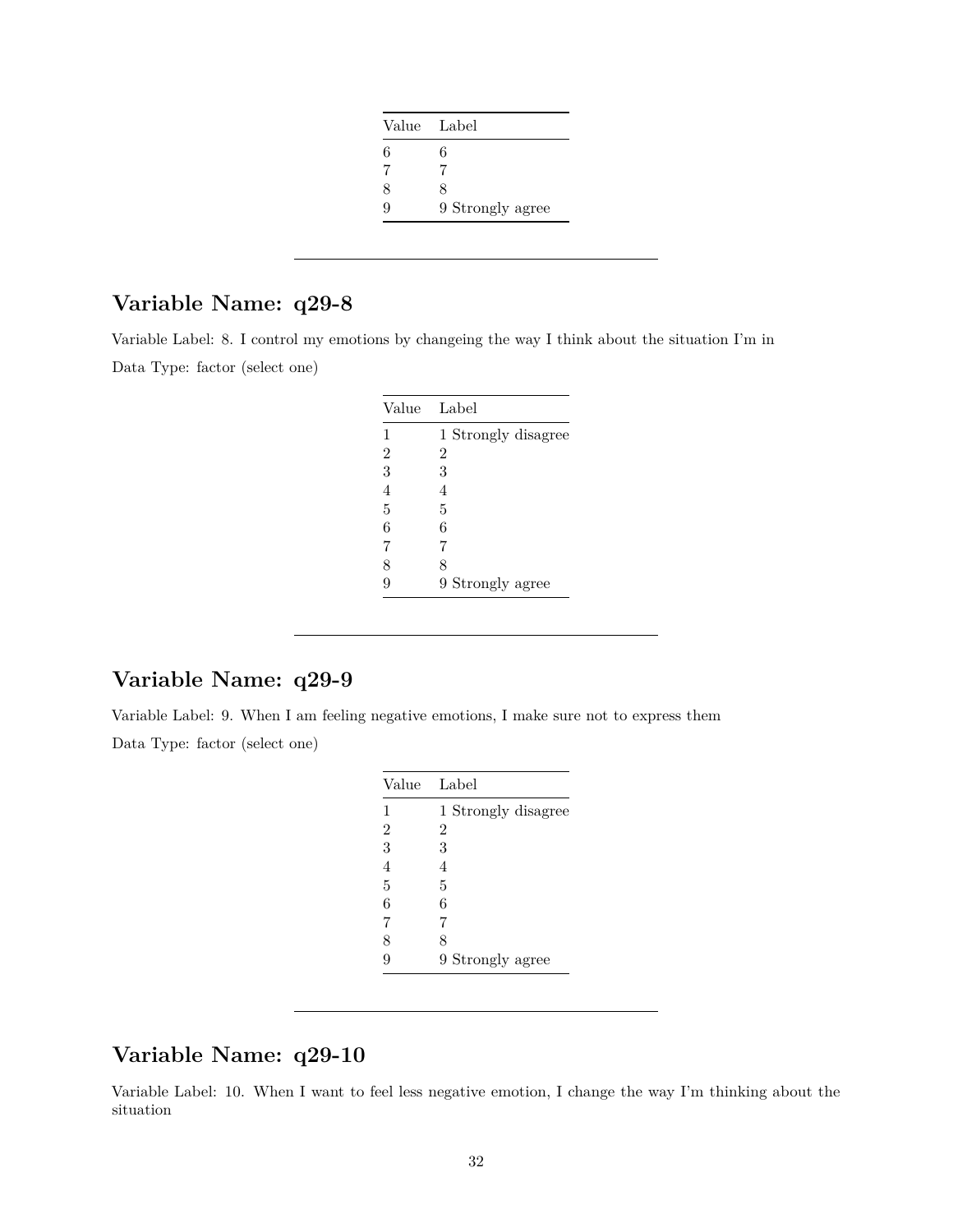| Data Type: factor (select one) |  |  |  |  |
|--------------------------------|--|--|--|--|
|--------------------------------|--|--|--|--|

| Value          | Label               |
|----------------|---------------------|
| 1              | 1 Strongly disagree |
| $\overline{2}$ | 2                   |
| 3              | 3                   |
| $\overline{4}$ | 4                   |
| 5              | 5                   |
| 6              | 6                   |
| 7              | 7                   |
| 8              | 8                   |
| 9              | 9 Strongly agree    |

Variable Label: 1. The key to a good life is never feeling any pain Data Type: factor (select one)

| Value | Label               |
|-------|---------------------|
| 1     | Strongly disagree   |
| 2     | Moderately disagree |
| 3     | Slightly disagree   |
| 4     | Slightly agree      |
| 5     | Moderately agree    |
| б     | Strongly agree      |

# **Variable Name: q30-2**

Variable Label: 2. I'm quick to leave any situation that makes me feel uneasy Data Type: factor (select one)

| Value        | Label               |
|--------------|---------------------|
| $\mathbf{1}$ | Strongly disagree   |
| 2            | Moderately disagree |
| 3            | Slightly disagree   |
| 4            | Slightly agree      |
| 5            | Moderately agree    |
| հ            | Strongly agree      |
|              |                     |

# **Variable Name: q30-3**

Variable Label: 3. When unpleasant memories come to me, I try to put them out of my mind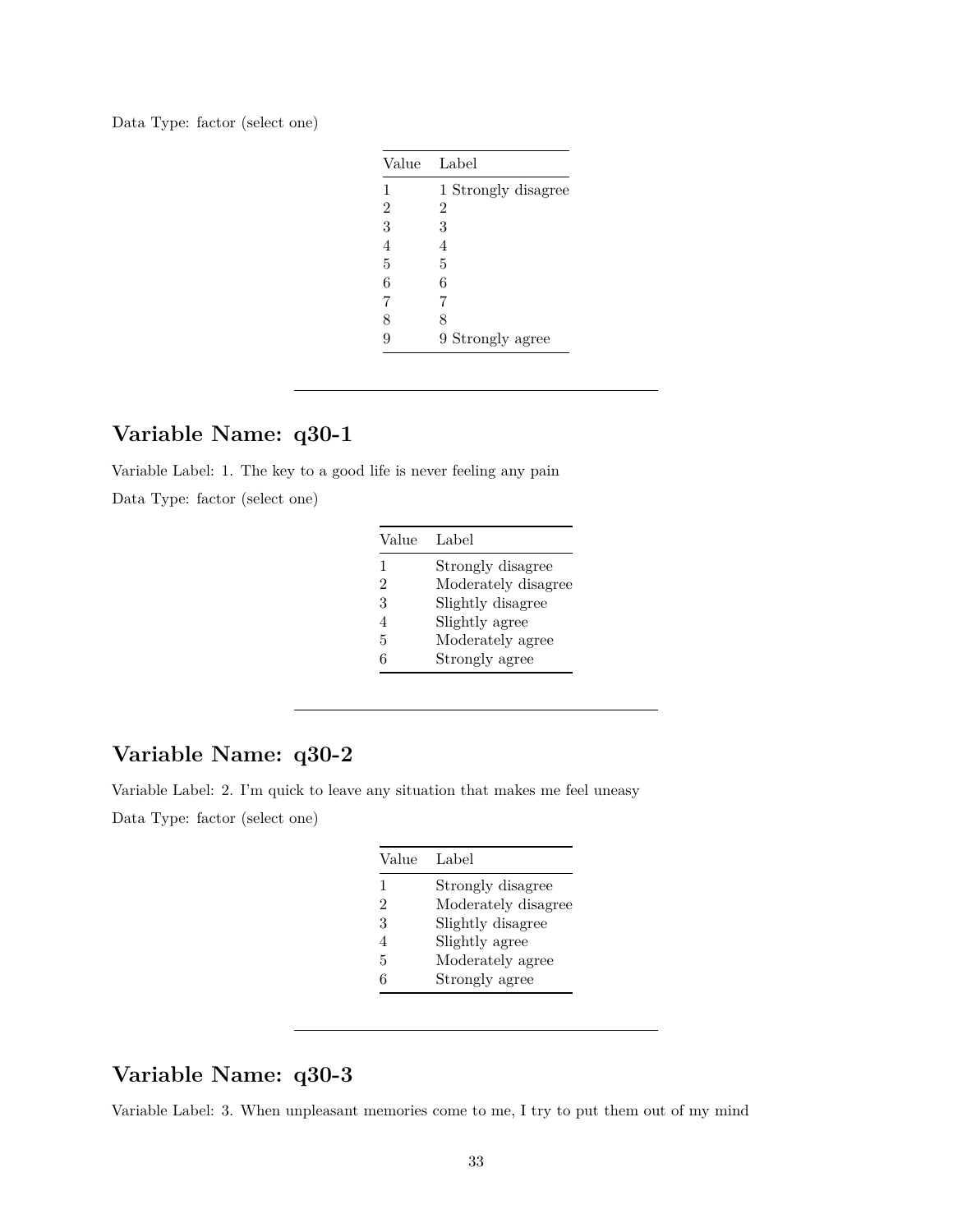Data Type: factor (select one)

| Label               |
|---------------------|
| Strongly disagree   |
| Moderately disagree |
| Slightly disagree   |
| Slightly agree      |
| Moderately agree    |
| Strongly agree      |
|                     |

# **Variable Name: q30-4**

Variable Label: 4. I feel disconnected from my emotions Data Type: factor (select one)

| Value | Label               |
|-------|---------------------|
| 1     | Strongly disagree   |
| 2     | Moderately disagree |
| 3     | Slightly disagree   |
| 4     | Slightly agree      |
| 5     | Moderately agree    |
| r.    | Strongly agree      |

### **Variable Name: q30-5**

Variable Label: 5. I won't do something unless I absolutely have to

Data Type: factor (select one)

| Value        | Label               |
|--------------|---------------------|
| $\mathbf{1}$ | Strongly disagree   |
| 2            | Moderately disagree |
| 3            | Slightly disagree   |
| 4            | Slightly agree      |
| 5            | Moderately agree    |
| հ            | Strongly agree      |

### **Variable Name: q30-6**

Variable Label: 6. Fear or anxiety won't stop me from doing something important Data Type: factor (select one)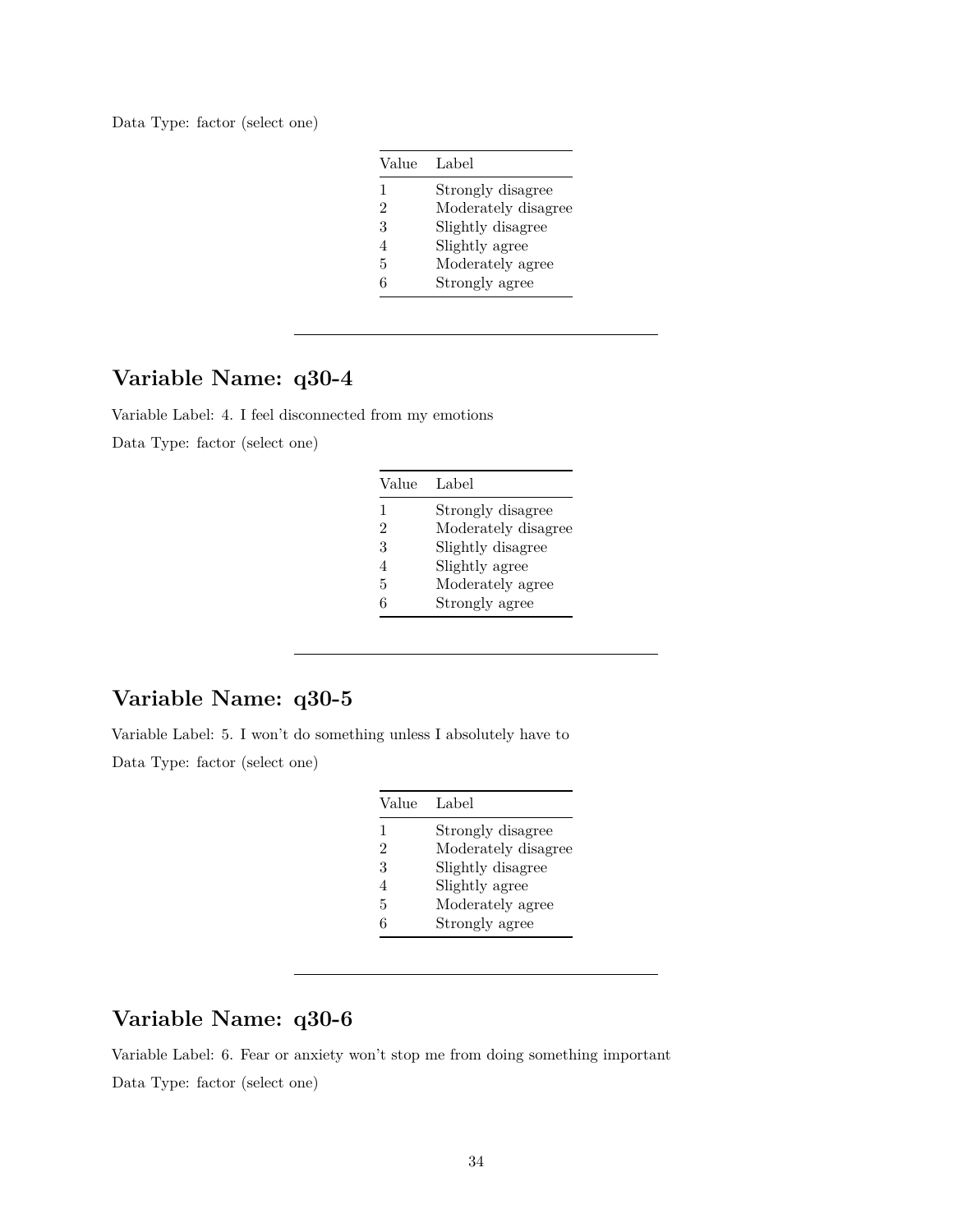| Value | Label               |
|-------|---------------------|
| 1     | Strongly disagree   |
| 2     | Moderately disagree |
| 3     | Slightly disagree   |
|       | Slightly agree      |
| 5     | Moderately agree    |
| Е     | Strongly agree      |

Variable Label: 7. I would give up a lot not to feel bad Data Type: factor (select one)

| Value | Label               |
|-------|---------------------|
| 1     | Strongly disagree   |
| 2     | Moderately disagree |
| 3     | Slightly disagree   |
| 4     | Slightly agree      |
| 5     | Moderately agree    |
| հ     | Strongly agree      |

# **Variable Name: q30-8**

Variable Label: 8. I rarely do something if there is a chance that it will upset me Data Type: factor (select one)

| Value | Label               |
|-------|---------------------|
| 1     | Strongly disagree   |
| 2     | Moderately disagree |
| 3     | Slightly disagree   |
| 4     | Slightly agree      |
| 5     | Moderately agree    |
| հ     | Strongly agree      |

# **Variable Name: q30-9**

Variable Label: 9. It's hard for me to know what I'm feeling Data Type: factor (select one)

Value Label

1 Strongly disagree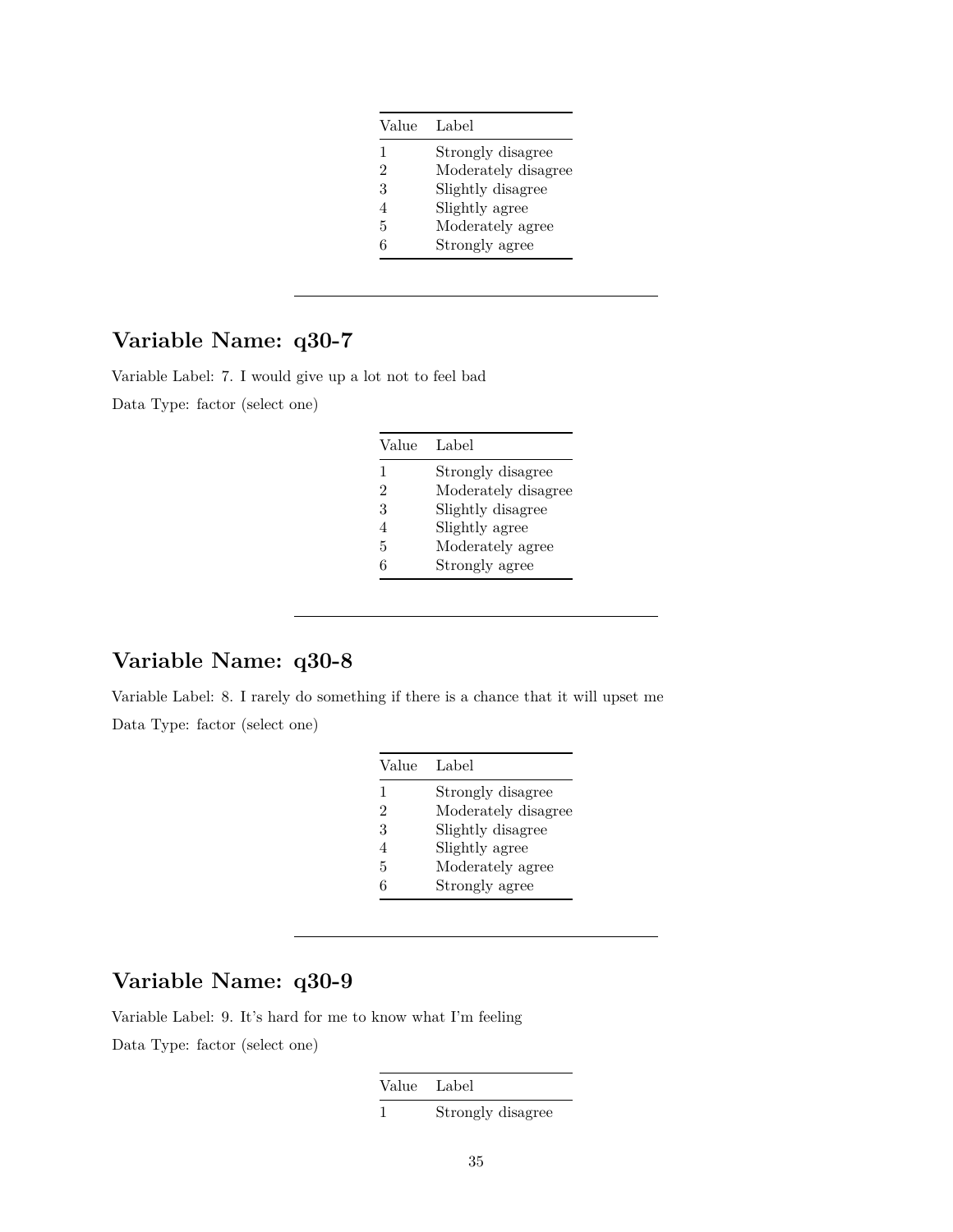| Value | Label               |
|-------|---------------------|
| 2     | Moderately disagree |
| 3     | Slightly disagree   |
|       | Slightly agree      |
| 5     | Moderately agree    |
| һ     | Strongly agree      |

Variable Label: 10. I try to put off unpleasant tasks for as long as possible Data Type: factor (select one)

| Value | Label               |
|-------|---------------------|
| 1     | Strongly disagree   |
| 2     | Moderately disagree |
| 3     | Slightly disagree   |
| 4     | Slightly agree      |
| 5     | Moderately agree    |
| б     | Strongly agree      |

### **Variable Name: q30-11**

Variable Label: 11. I go out of my way to avoid uncomfortable situations Data Type: factor (select one)

| Value        | Label               |
|--------------|---------------------|
| $\mathbf{1}$ | Strongly disagree   |
| 2            | Moderately disagree |
| 3            | Slightly disagree   |
| 4            | Slightly agree      |
| 5            | Moderately agree    |
| հ            | Strongly agree      |

### **Variable Name: q30-12**

Variable Label: 12. One of my big goals is to be free from painful emotions Data Type: factor (select one)

| Value Label   |                     |
|---------------|---------------------|
| -1            | Strongly disagree   |
| $\mathcal{D}$ | Moderately disagree |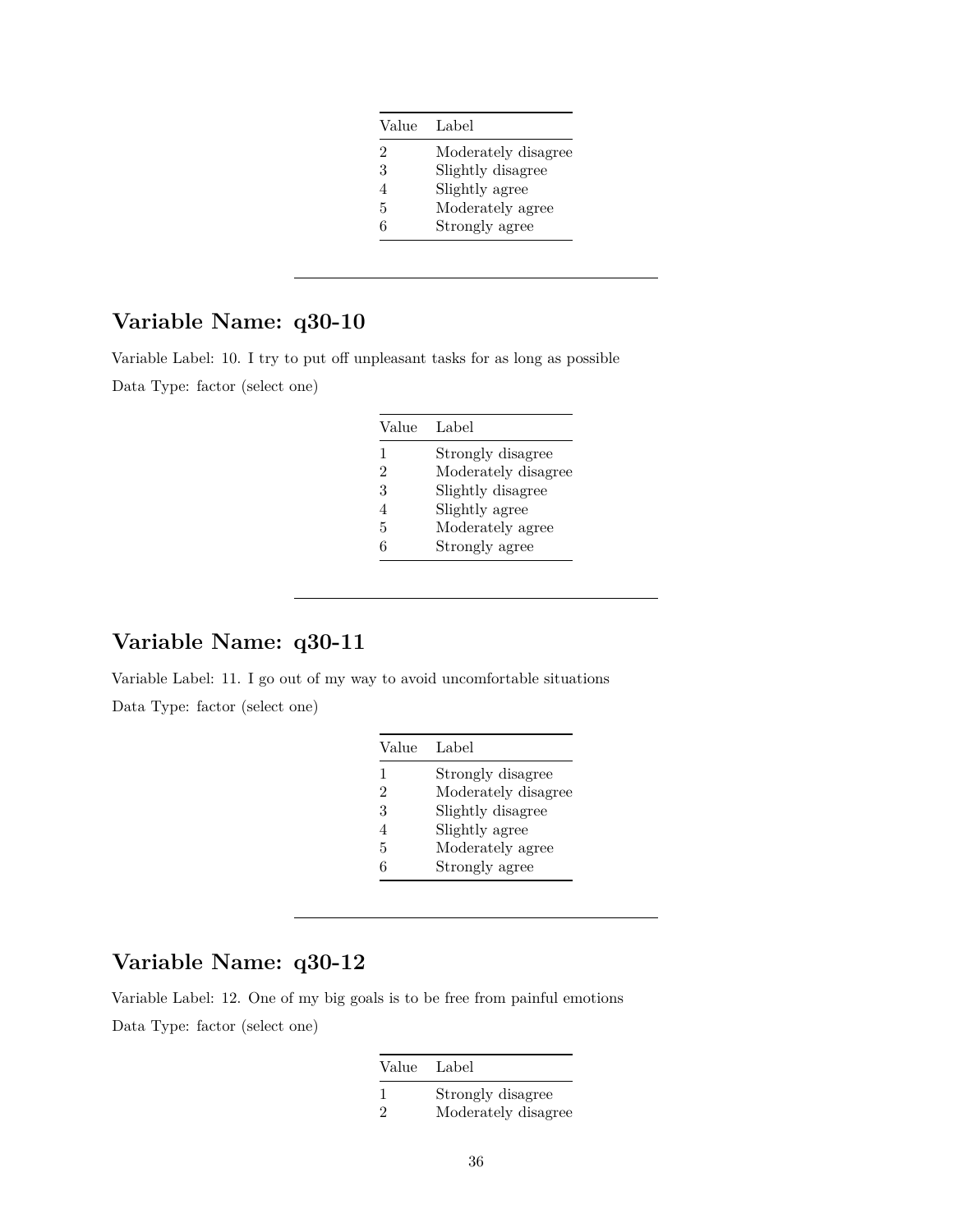| Value | Label             |
|-------|-------------------|
| 3     | Slightly disagree |
|       | Slightly agree    |
| 5     | Moderately agree  |
| б     | Strongly agree    |

Variable Label: 13. I work hard to keep out upsetting feelings

Data Type: factor (select one)

| Value | Label               |
|-------|---------------------|
| 1     | Strongly disagree   |
| 2     | Moderately disagree |
| 3     | Slightly disagree   |
| 4     | Slightly agree      |
| 5     | Moderately agree    |
| 6     | Strongly agree      |

### **Variable Name: q30-14**

Variable Label: 14. If I have any doubts about doing something, I just won't do it Data Type: factor (select one)

| Value        | Label               |
|--------------|---------------------|
| $\mathbf{1}$ | Strongly disagree   |
| 2            | Moderately disagree |
| 3            | Slightly disagree   |
| 4            | Slightly agree      |
| 5            | Moderately agree    |
| հ            | Strongly agree      |

# **Variable Name: q30-15**

Variable Label: 15. Pain always leads to suffering

| Value         | Label               |
|---------------|---------------------|
| 1             | Strongly disagree   |
| $\mathcal{D}$ | Moderately disagree |
| 3             | Slightly disagree   |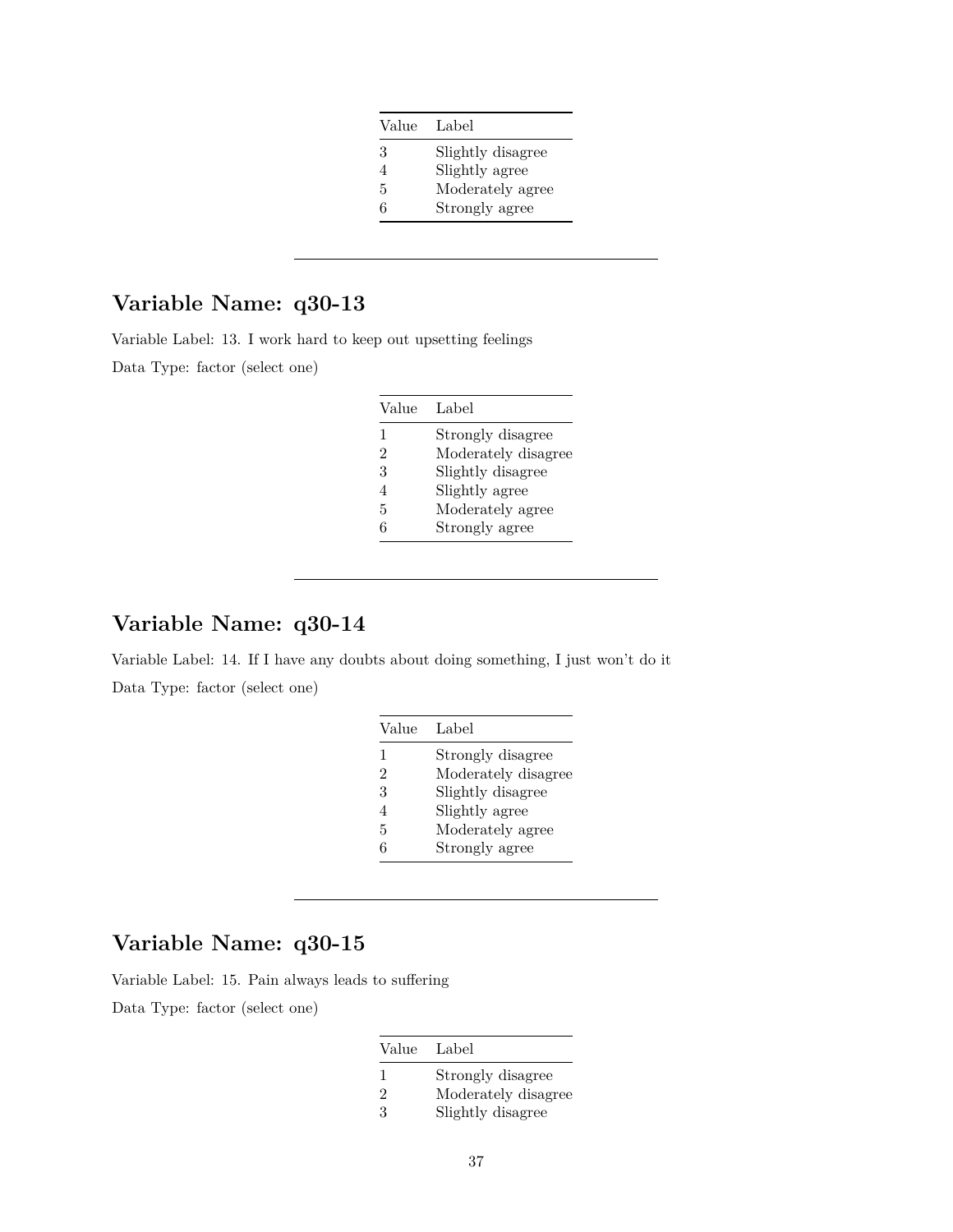| Value | Label            |
|-------|------------------|
| 4     | Slightly agree   |
| 5     | Moderately agree |
| 6     | Strongly agree   |

# **Variable Name: q31PhyAct**

Variable Label: Q31 In the past week , on how many days have you done a total of 30 minutes or more of physical activity, which was enough to raise your breathing rate? (This may include sports, exercise, and brisk walking or cycling for recreation or to commute from places, but should not include housework or physical activity that may be part of your job)

Data Type: factor (select one)

| Label            |
|------------------|
| $0 \text{ days}$ |
| $1 \mathrm{day}$ |
| 2 days           |
| 3 days           |
| 4 days           |
| 5 days           |
| 6 days           |
| 7 days           |
|                  |

# **Variable Name: q32PhyAct**

Variable Label: Q32

Please answer the previous question, but referring to a typical week during the months of April, May, and June of 2020.

| Value | Label            |
|-------|------------------|
| 1     | $0 \text{ days}$ |
| 2     | $1 \mathrm{day}$ |
| 3     | $2 \;{\rm days}$ |
| 4     | 3 days           |
| 5     | 4 days           |
| 6     | 5 days           |
| 7     | 6 days           |
| 8     | 7 days           |
|       |                  |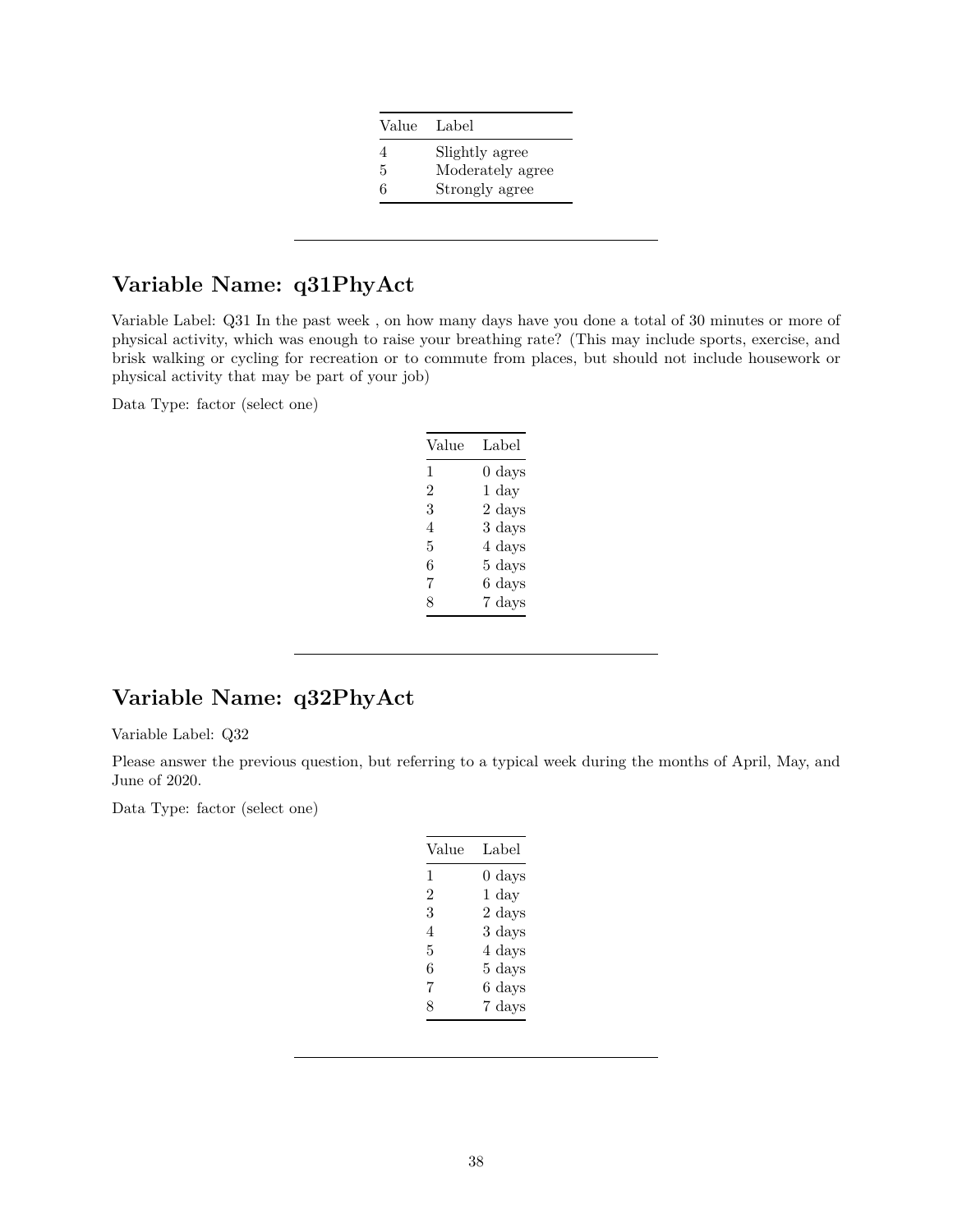#### **Variable Name: q34sleepHr**

Variable Label: Q34.a Hours Data Type: integer

### **Variable Name: q34SleepMin**

Variable Label: Q34.b Minutes Data Type: integer

# **Variable Name: q35sleepQuality**

Variable Label: Q35 During the past month, how would you rate your sleep quality overall? Data Type: factor (select one)

| Value | Label       |
|-------|-------------|
| L     | Very good   |
| 2     | Fairly good |
| 3     | Fairly bad  |
| 4     | Very bad    |
|       |             |

# **Variable Name: q36debts**

Variable Label: Q36 Do you have any outstanding debt(s) (i.e. loans, mortgages, financing, credit cards, etc.)?

Data Type: factor (select one)

| Value Label       |
|-------------------|
| Refused to answer |
| Don't Know        |
| Nο                |
| Yes               |
|                   |

# **Variable Name: q37Wrd**

Variable Label: Q37 In the last 7 days, how often have you worried that you might not be able to pay back your debt(s)?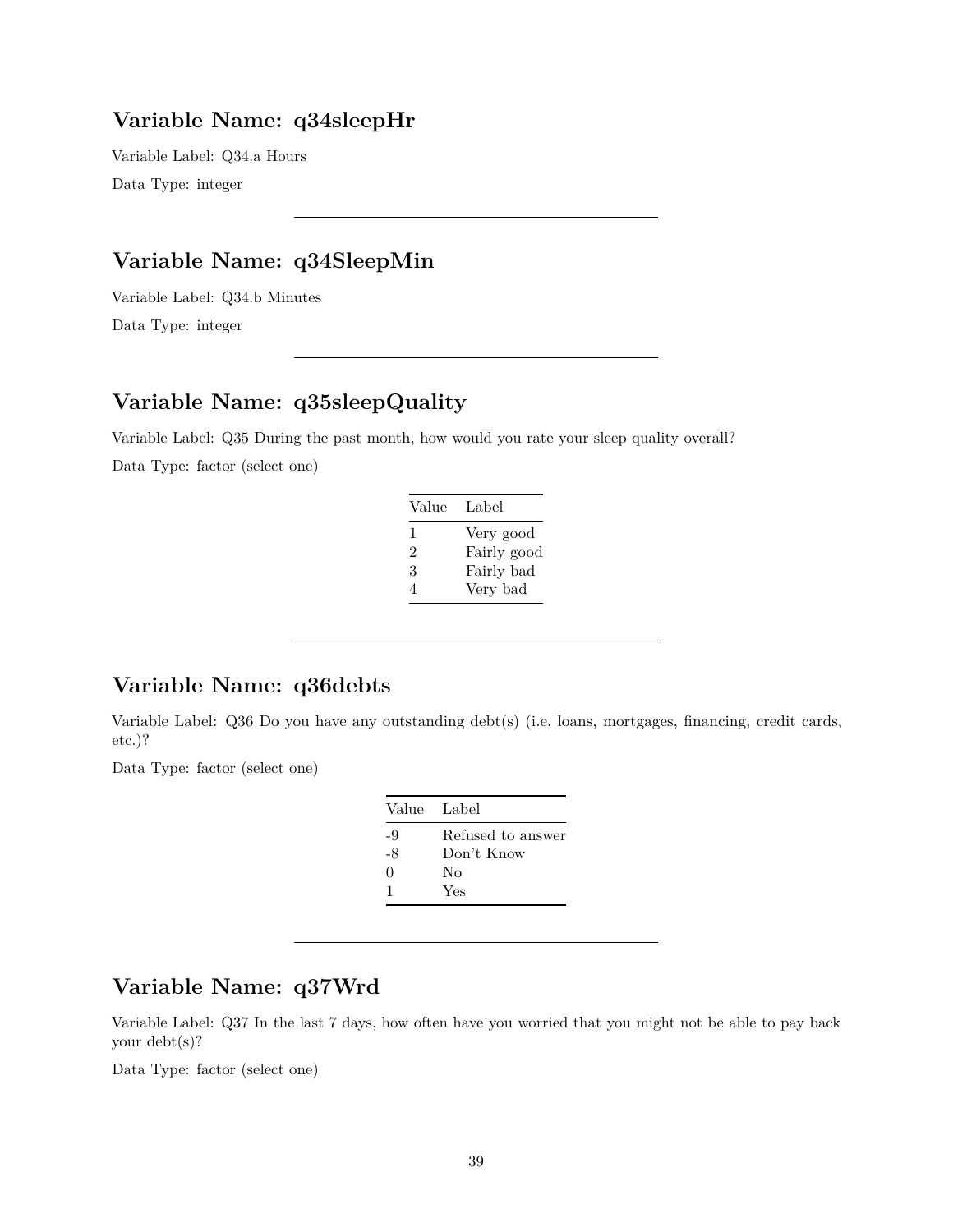| Label          |
|----------------|
| 1 Never        |
| $\overline{2}$ |
| 3              |
| 4              |
| 5              |
| 6              |
| 7 Very often   |
|                |

# **Variable Name: q38Wrd**

Variable Label: Q38 In the last 7 days, how often have you worried that you might not have enough money to retire?

Data Type: factor (select one)

| Value          | Label        |
|----------------|--------------|
| 1              | 1 Never      |
| $\overline{2}$ | 2            |
| 3              | 3            |
| $\overline{4}$ | 4            |
| 5              | 5            |
| 6              | 6            |
| 7              | 7 Very often |

# **Variable Name: q39Wrd**

Variable Label: Q39 In the last 7 days, how often have you worried that you might not have enough money to buy food?

| Value          | Label          |
|----------------|----------------|
| 1              | 1 Never        |
| $\overline{2}$ | $\overline{2}$ |
| 3              | 3              |
| 4              | 4              |
| 5              | 5              |
| 6              | 6              |
| 7              | 7 Very often   |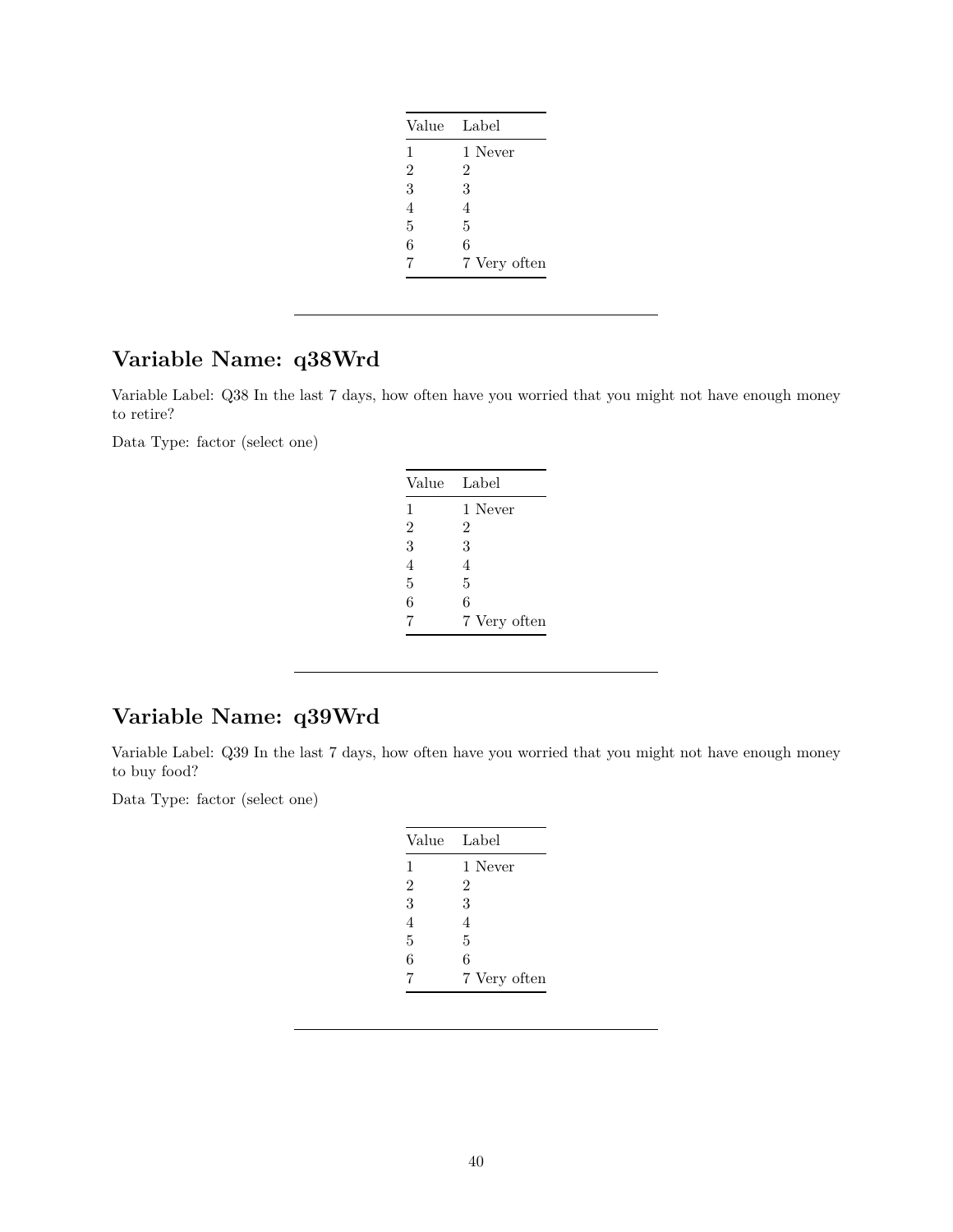#### **Variable Name: q40Wrd**

Variable Label: Q40 In the last 7 days, how often have you worried that you or your household might lose your home?

Data Type: factor (select one)

| Value          | Label          |
|----------------|----------------|
| 1              | 1 Never        |
| $\overline{2}$ | 2              |
| 3              | 3              |
| $\overline{4}$ | $\overline{4}$ |
| 5              | 5              |
| 6              | 6              |
| 7              | 7 Very often   |

# **Variable Name: q41Wrd**

Variable Label: Q41 In the last 7 days, how often have you worried that you or your household might not have enough money to make ends meet (i.e. expenses, financial commitments, etc.)?

Data Type: factor (select one)

| Value          | Label        |
|----------------|--------------|
| 1              | 1 Never      |
| $\overline{2}$ | 2            |
| 3              | 3            |
| 4              | 4            |
| 5              | 5            |
| 6              | 6            |
| 7              | 7 Very often |

### **Variable Name: q42Wrd**

Variable Label: Q42 In the last 7 days, how often have you worried that the current COVID-19 crisis will worsen your financial situation and/or make you lose money?

| Value          | Label        |
|----------------|--------------|
| 1              | 1 Never      |
| $\overline{2}$ | 2            |
| 3              | 3            |
| $\overline{4}$ | 4            |
| 5              | 5            |
| 6              | 6            |
| 7              | 7 Very often |